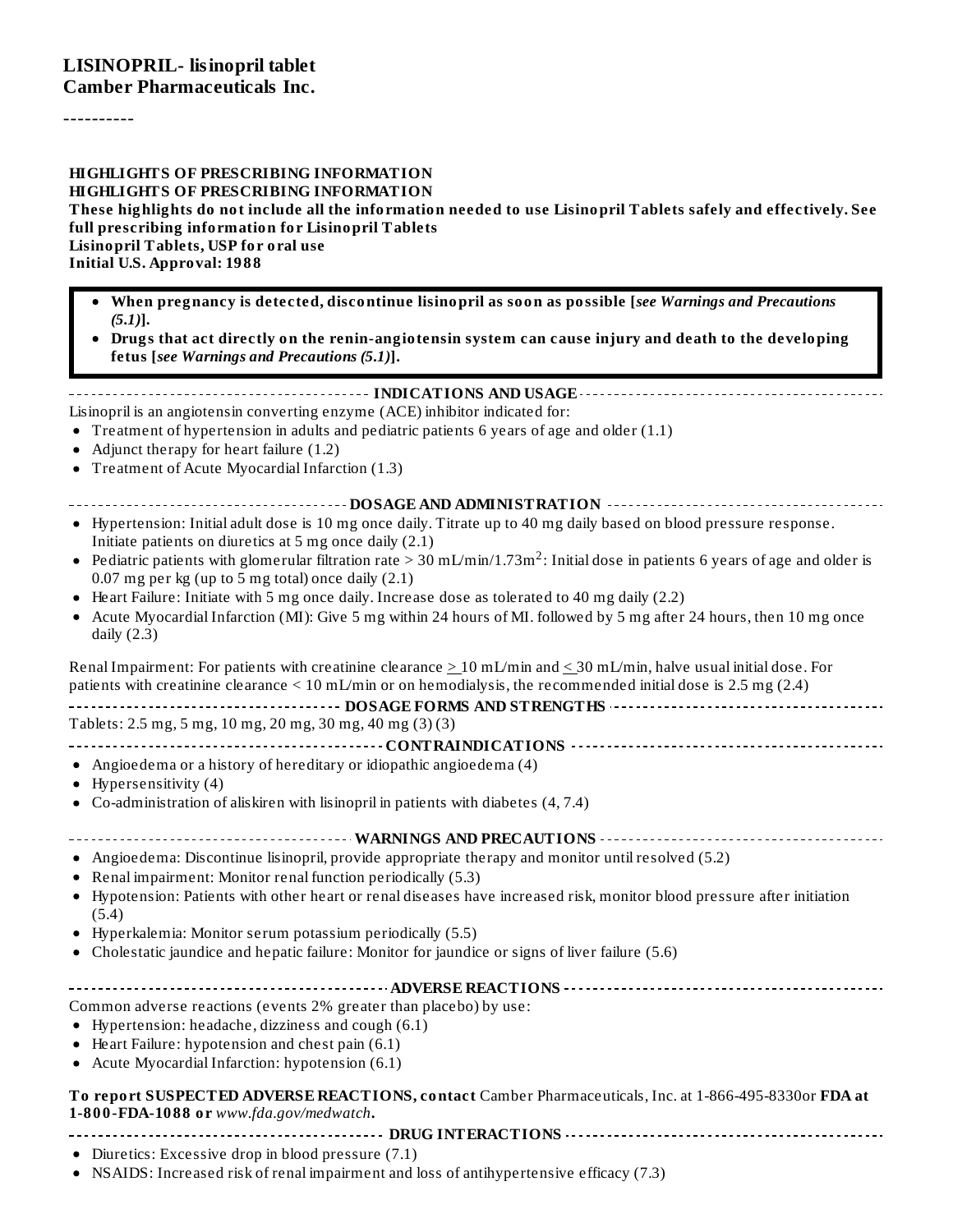- Dual inhibition of the renin-angiotensin system: Increased risk of renal impairment, hypotension and hyperkalemia (7.4)
- Lithium: Symptoms of lithium toxicity (7.5)
- Gold: Nitritoid reactions have been reported (7.6)
- **USE IN SPECIFIC POPULATIONS**
- Pregnancy: Discontinue drug if pregnancy is detected  $(5.1, 8.1)$
- Pediatrics: Safety and effectiveness have not been established in patients < 6 years of age or with glomerular filtration rate  $\leq 30 \text{ mL/min} / 1.73 \text{m}^2 (8.4)$
- Race: Less antihypertensive effect in blacks than non blacks (8.6)

#### **See 17 for PATIENT COUNSELING INFORMATION.**

**Revised: 4/2015**

# **FULL PRESCRIBING INFORMATION: CONTENTS\* WARNING: FETAL TOXICITY**

#### **1 INDICATIONS AND USAGE**

- 1.1 Hypertension
- 1.2 Heart Failure
- 1.3 Reduction of Mortality in Acute Myocardial Infarction

#### **2 DOSAGE AND ADMINISTRATION**

- 2.1 Hypertension
- 2.2 Heart Failure
- 2.3 Reduction of Mortality in Acute Myocardial Infarction
- 2.4 Dose in Patients with Renal Impairment

#### **3 DOSAGE FORMS AND STRENGTHS**

#### **4 CONTRAINDICATIONS**

#### **5 WARNINGS AND PRECAUTIONS**

- 5.1 Fetal Toxicity
- 5.2 Angioedema and Anaphylactoid Reactions
- 5.3 Impaired Renal Function
- 5.4 Hypotension
- 5.5 Hyperkalemia
- 5.6 Hepatic Failure

#### **6 ADVERSE REACTIONS**

- 6.1 Clinical Trials Experience
- 6.2 Post-marketing Experience
- **7 DRUG INTERACTIONS**

#### 7.1 Diuretics

7.2 Antidiabetics

7.3 Non-Steroidal Anti-Inflammatory Agents Including Selective Cyclooxygenase-2 Inhibitors

(COX-2 Inhibitors):

7.4 Dual Blockade of the Renin-Angiotensin System (RAS)

7.5 Lithium

7.6 Gold

#### **8 USE IN SPECIFIC POPULATIONS**

- 8.1 Pregnancy
- 8.3 Nursing Mothers
- 8.4 Pediatric Use
- 8.5 Geriatric Use
- 8.6 Race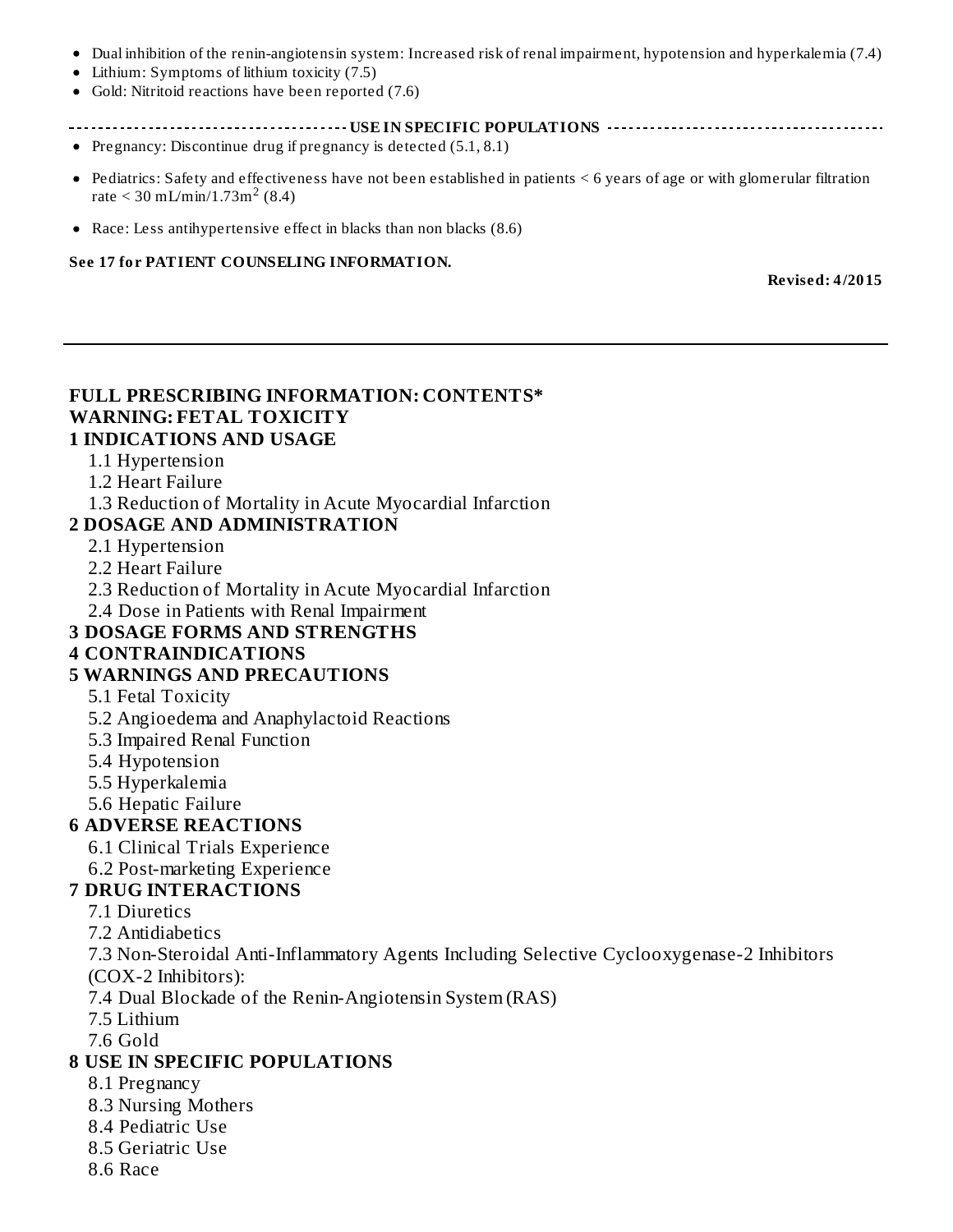#### 8.7 Renal Impairment **10 OVERDOSAGE 11 DESCRIPTION 12 CLINICAL PHARMACOLOGY** 12.1 Mechanism of Action 12.2 Pharmacodynamics 12.3 Pharmacokinetics **13 NONCLINICAL TOXICOLOGY** 13.1 Carcinogenesis, Mutagenesis, Impairment of Fertility **14 CLINICAL STUDIES** 14.1 Hypertension 14.2 Heart Failure 14.3 Acute Myocardial Infarction **16 HOW SUPPLIED/STORAGE AND HANDLING 17 PATIENT COUNSELING INFORMATION** \* Sections or subsections omitted from the full prescribing information are not listed.

# **FULL PRESCRIBING INFORMATION**

#### **WARNING: FETAL TOXICITY**

- **When pregnancy is detected, dis continue lisinopril as soon as possible [s ee** *Warnings and Precautions (5.1)***].**
- **Drugs that act directly on the renin-angiotensin system can caus e injury and death to the developing fetus [s ee** *Warnings and Precautions (5.1)***].**

#### **1 INDICATIONS AND USAGE**

#### **1.1 Hypertension**

Lisinopril tablets are indicated for the treatment of hypertension in adult patients and pediatric patients 6 years of age and older to lower blood pressure. Lowering blood pressure lowers the risk of fatal and non-fatal cardiovascular events, primarily strokes and myocardial infarctions. These benefits have been seen in controlled trials of antihypertensive drugs from a wide variety of pharmacologic classes.

Control of high blood pressure should be part of comprehensive cardiovascular risk management, including, as appropriate, lipid control, diabetes management, antithrombotic therapy, smoking cessation, exercise, and limited sodium intake. Many patients will require more than 1 drug to achieve blood pressure goals. For specific advice on goals and management, see published guidelines, such as those of the National High Blood Pressure Education Program's Joint National Committee on Prevention, Detection, Evaluation, and Treatment of High Blood Pressure (JNC).

Numerous antihypertensive drugs, from a variety of pharmacologic classes and with different mechanisms of action, have been shown in randomized controlled trials to reduce cardiovascular morbidity and mortality, and it can be concluded that it is blood pressure reduction, and not some other pharmacologic property of the drugs, that is largely responsible for those benefits. The largest and most consistent cardiovascular outcome benefit has been a reduction in the risk of stroke, but reductions in myocardial infarction and cardiovascular mortality also have been seen regularly.

Elevated systolic or diastolic pressure causes increased cardiovascular risk, and the absolute risk increase per mmHg is greater at higher blood pressures, so that even modest reductions of severe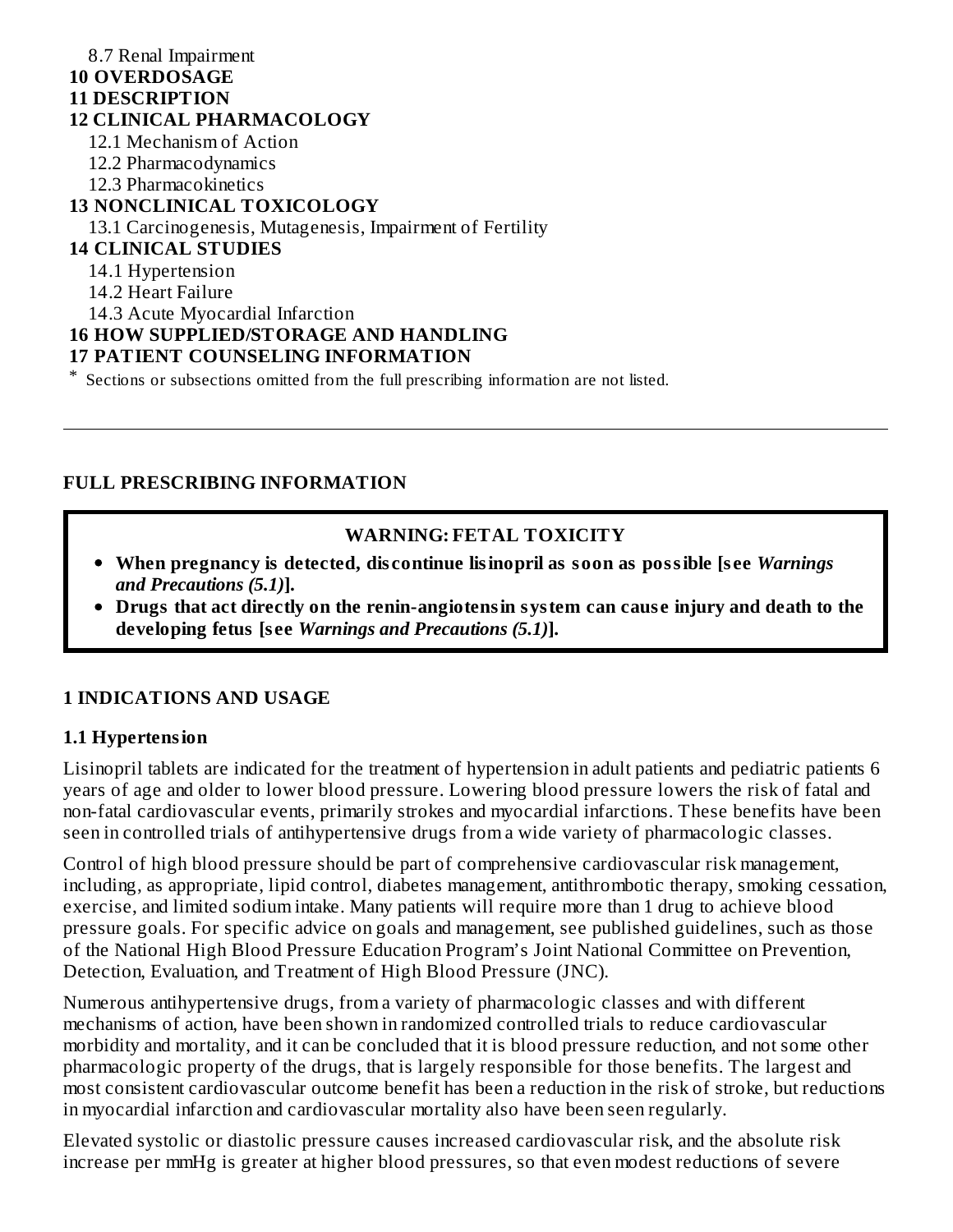hypertension can provide substantial benefit. Relative risk reduction from blood pressure reduction is similar across populations with varying absolute risk, so the absolute benefit is greater in patients who are at higher risk independent of their hypertension (for example, patients with diabetes or hyperlipidemia), and such patients would be expected to benefit from more aggressive treatment to a lower blood pressure goal.

Some antihypertensive drugs have smaller blood pressure effects (as monotherapy) in black patients, and many antihypertensive drugs have additional approved indications and effects (e.g., on angina, heart failure, or diabetic kidney disease). These considerations may guide selection of therapy.

Lisinopril may be administered alone or with other antihypertensive agents *[see Clinical Studies (14.1)].*

# **1.2 Heart Failure**

Lisinopril tablets are indicated to reduce signs and symptoms of systolic heart failure *[see Clinical Studies (14.2)]*.

# **1.3 Reduction of Mortality in Acute Myocardial Infarction**

Lisinopril tablets are indicated for the reduction of mortality in treatment of hemodynamically stable patients within 24 hours of acute myocardial infarction. Patients should receive, as appropriate, the standard recommended treatments such as thrombolytics, aspirin and beta-blockers *[see Clinical Studies (14.3)].*

# **2 DOSAGE AND ADMINISTRATION**

# **2.1 Hypertension**

Initial Therapy in adults: The recommended initial dose is 10 mg once a day. Dosage should be adjusted according to blood pressure response. The usual dosage range is 20 mg to 40 mg per day administered in a single daily dose. Doses up to 80 mg have been used but do not appear to give greater effect.

### *Use with diuretics in adults*

If blood pressure is not controlled with lisinopril alone, a low dose of a diuretic may be added (eg, hydrochlorothiazide, 12.5 mg). After the addition of a diuretic, it may be possible to reduce the dose of lisinopril.

The recommended starting dose in adult patients with hypertension taking diuretics is 5 mg once per day.

*Pediatric Patients 6 years of age and older with hypertension*

For pediatric patients with glomerular filtration rate > 30 mL/min/1.73m<sup>2</sup>, the recommended starting dose is 0.07 mg per kg once daily (up to 5 mg total). Dosage should be adjusted according to blood pressure response up to a maximum of 0.61 mg per kg (up to 40 mg) once daily. Doses above 0.61 mg per kg (or in excess of 40 mg) have not been studied in pediatric patients *[see Clinical Pharmacology (12.3)].*

Lisinopril is not recommended in pediatric patients < 6 years or in pediatric patients with glomerular filtration rate  $\leq$  30 mL/min/1.73m<sup>2</sup> [see Use in Specific Populations (8.4) and Clinical Studies (14.1)].

# **2.2 Heart Failure**

The recommended starting dose for lisinopril, when used with diuretics and (usually) digitalis as adjunctive therapy for systolic heart failure, is 5 mg once daily. The recommended starting dose in these patients with hyponatremia (serum sodium < 130 mEq/L) is 2.5 mg once daily. Increase as tolerated to a maximum of 40 mg once daily.

Diuretic dose may need to be adjusted to help minimize hypovolemia, which may contribute to hypotension *[see Warnings and Precautions (5.4), and Drug Interactions(7.1)]*. The appearance of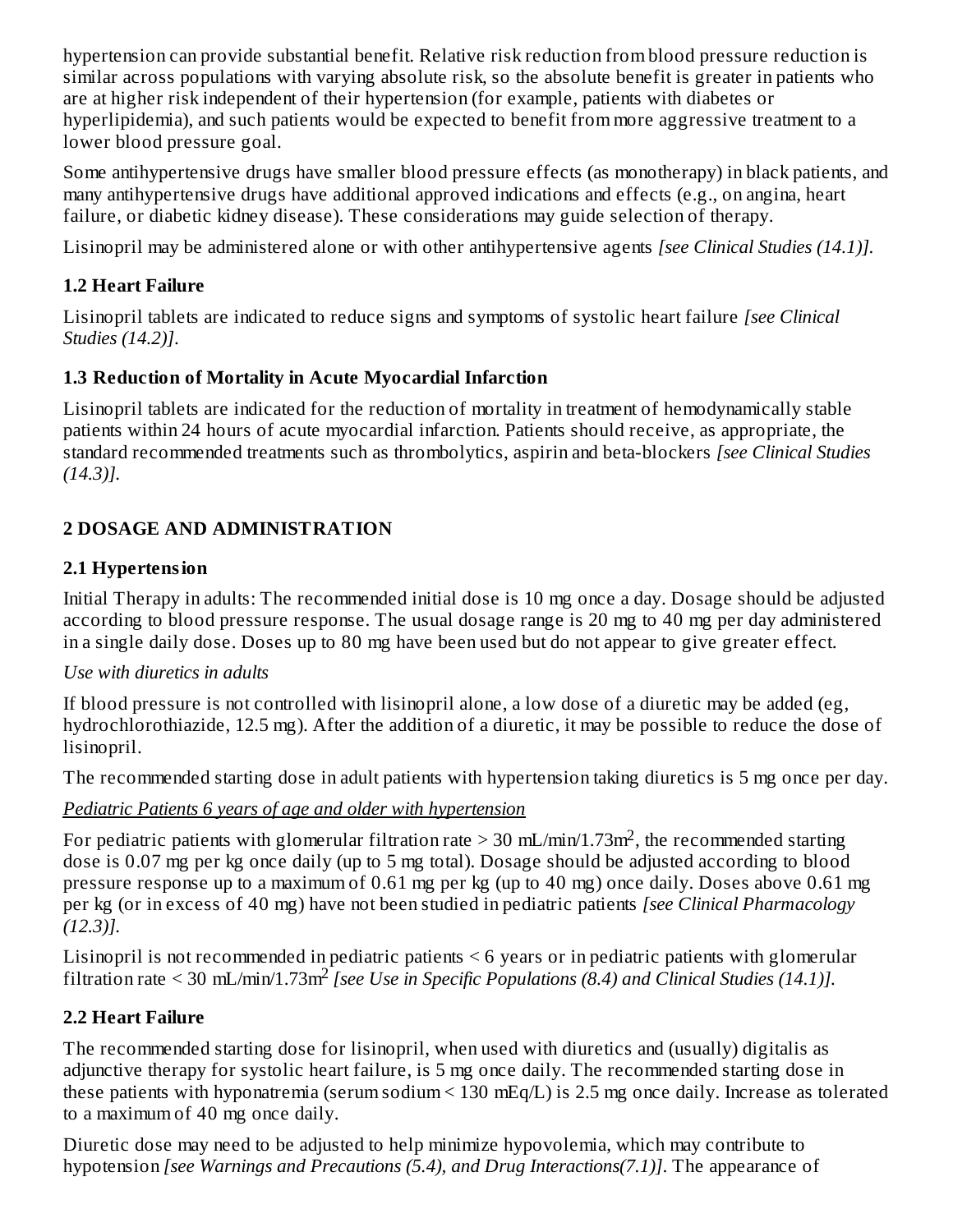hypotension after the initial dose of lisinopril does not preclude subsequent careful dose titration with the drug, following effective management of the hypotension.

### **2.3 Reduction of Mortality in Acute Myocardial Infarction**

In hemodynamically stable patients within 24 hours of the onset of symptoms of acute myocardial infarction, give lisinopril 5 mg orally, followed by 5 mg after 24 hours, 10 mg after 48 hours and then 10 mg once daily. Dosing should continue for at least six weeks.

Initiate therapy with 2.5 mg in patients with a low systolic blood pressure ( $\leq$  120 mmHg and  $>$  100 mm Hg) during the first 3 days after the infarct *[see Warnings and Precautions (5.4)]*. If hypotension occurs (systolic blood pressure  $\leq 100$  mmHg) a daily maintenance dose of 5 mg may be given with temporary reductions to 2.5 mg if needed. If prolonged hypotension occurs (systolic blood pressure < 90 mmHg for more than 1 hour) lisinopril should be withdrawn.

### **2.4 Dos e in Patients with Renal Impairment**

No dose adjustment of lisinopril is required in patients with creatinine clearance > 30 mL/min. In patients with creatinine clearance  $\geq 10$  mL/min and  $\leq 30$  mL/min, reduce the initial dose of lisinopril to half of the usual recommended dose i.e., hypertension, 5 mg; systolic heart failure, 2.5 mg and acute MI, 2.5 mg. Up titrate as tolerated to a maximum of 40 mg daily. For patients on hemodialysis or creatinine clearance < 10 mL/min, the recommended initial dose is 2.5 mg once daily [*see Use in Specific Populations (8.7) and Clinical Pharmacology (12.3)*].

# **3 DOSAGE FORMS AND STRENGTHS**

**2.5 mg Tablets:** White, round, biconvex, bevel-edged tablets debossed with **'IG'** on one side and **"417"** on the other side.

**5 mg Tablets:** Red, round, biconvex, bevel-edged tablets debossed with **'I'** on the left side of functional score and **'G'** on the right side of functional score, and **"418"** on the other side.

**10 mg Tablets:** Red, round, biconvex, bevel-edged tablets debossed with **'IG'** on one side and **"419"** on the other side.

**20 mg Tablets:** Red, round, biconvex, bevel-edged tablets debossed with **'IG'** on one side and **"420"** on the other side.

**30 mg Tablets:** Red, round, biconvex, bevel-edged tablets debossed with **'IG'** on one side and **"421"** on the other side.

**40 mg Tablets:** Yellow, round, biconvex, bevel-edged tablets debossed with **'IG'** on one side and **"422"** on the other side.

# **4 CONTRAINDICATIONS**

Lisinopril is contraindicated in patients with:

- a history of angioedema or hypersensitivity related to previous treatment with an angiotensin converting enzyme inhibitor
- hereditary or idiopathic angioedema.

Do not co-administer aliskiren with lisinopril in patients with diabetes *[see Drug Interactions (7.4)].*

# **5 WARNINGS AND PRECAUTIONS**

# **5.1 Fetal Toxicity**

Pregnancy Category D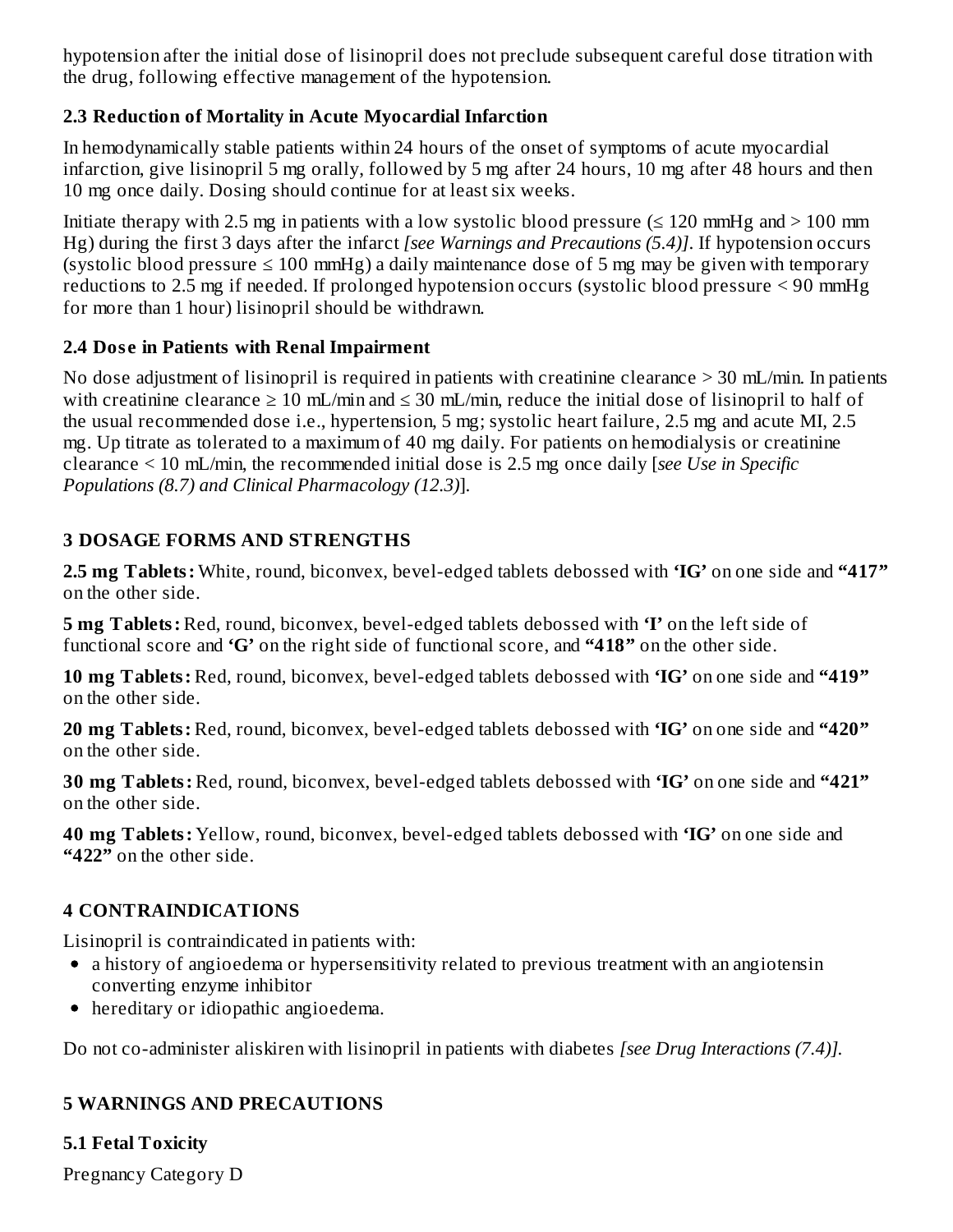Use of drugs that act on the renin-angiotensin system during the second and third trimesters of pregnancy reduces fetal renal function and increases fetal and neonatal morbidity and death. Resulting oligohydramnios can be associated with fetal lung hypoplasia and skeletal deformations. Potential neonatal adverse effects include skull hypoplasia, anuria, hypotension, renal failure, and death. When pregnancy is detected, discontinue lisinopril as soon as possible *[see Use in specific Populations (8.1)].*

### **5.2 Angioedema and Anaphylactoid Reactions**

#### *Angioedema*

### *Head and Neck Angioedema*

Angioedema of the face, extremities, lips, tongue, glottis and/or larynx, including some fatal reactions, have occurred in patients treated with angiotensin converting enzyme inhibitors, including lisinopril, at any time during treatment. Patients with involvement of the tongue, glottis or larynx are likely to experience airway obstruction, especially those with a history of airway surgery. Lisinopril should be promptly discontinued and appropriate therapy and monitoring should be provided until complete and sustained resolution of signs and symptoms of angioedema has occurred.

Patients with a history of angioedema unrelated to ACE inhibitor therapy may be at increased risk of angioedema while receiving an ACE inhibitor *[see Contraindications (4)].* ACE inhibitors have been associated with a higher rate of angioedema in black than in non-black patients.

#### *Intestinal Angioedema*

Intestinal angioedema has occurred in patients treated with ACE inhibitors. These patients presented with abdominal pain (with or without nausea or vomiting); in some cases there was no prior history of facial angioedema and C-1 esterase levels were normal. In some cases, the angioedema was diagnosed by procedures including abdominal CT scan or ultrasound, or at surgery, and symptoms resolved after stopping the ACE inhibitor.

#### *Anaphylactoid Reactions*

#### *Anaphylactoid Reactions During Desensitization*

Two patients undergoing desensitizing treatment with hymenoptera venom while receiving ACE inhibitors sustained life-threatening anaphylactoid reactions.

#### *Anaphylactoid Reactions During Dialysis*

Sudden and potentially life threatening anaphylactoid reactions have occurred in some patients dialyzed with high-flux membranes and treated concomitantly with an ACE inhibitor. In such patients, dialysis must be stopped immediately, and aggressive therapy for anaphylactoid reactions must be initiated. Symptoms have not been relieved by antihistamines in these situations. In these patients, consideration should be given to using a different type of dialysis membrane or a different class of antihypertensive agent. Anaphylactoid reactions have also been reported in patients undergoing low-density lipoprotein apheresis with dextran sulfate absorption.

### **5.3 Impaired Renal Function**

Monitor renal function periodically in patients treated with lisinopril. Changes in renal function including acute renal failure can be caused by drugs that inhibit the renin-angiotensin system. Patients whose renal function may depend in part on the activity of the renin-angiotensin system (eg, patients with renal artery stenosis, chronic kidney disease, severe congestive heart failure, post-myocardial infarction or volume depletion) may be at particular risk of developing acute renal failure on lisinopril. Consider withholding or discontinuing therapy in patients who develop a clinically significant decrease in renal function on lisinopril *[see Adverse Reactions (6.1), Drug Interactions (7.4)]*.

### **5.4 Hypotension**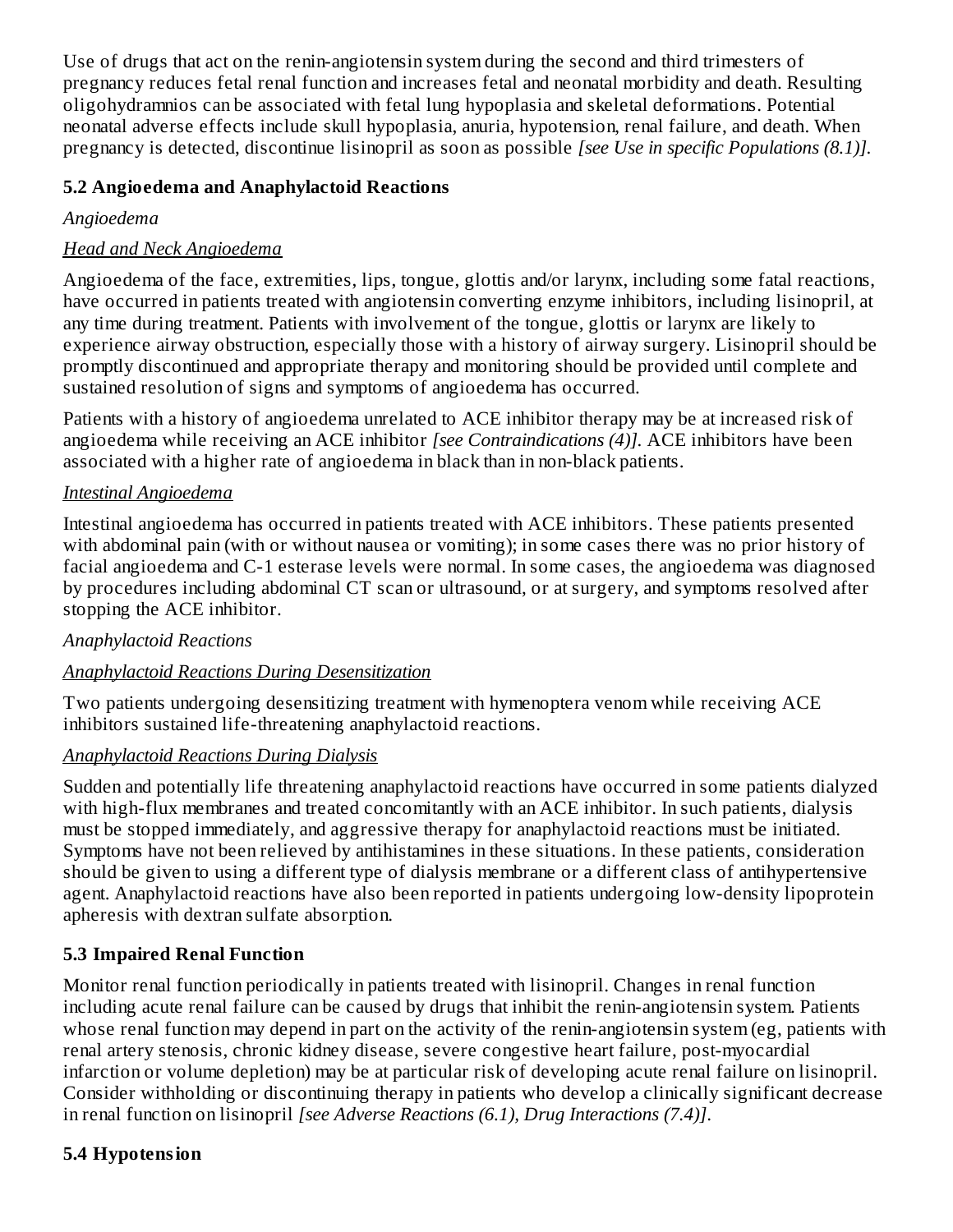Lisinopril can cause symptomatic hypotension, sometimes complicated by oliguria, progressive azotemia, acute renal failure or death. Patients at risk of excessive hypotension include those with the following conditions or characteristics: heart failure with systolic blood pressure below 100 mmHg, ischemic heart disease, cerebrovascular disease, hyponatremia, high dose diuretic therapy, renal dialysis, or severe volume and/or salt depletion of any etiology.

In these patients, lisinopril should be started under very close medical supervision and such patients should be followed closely for the first two weeks of treatment and whenever the dose of lisinopril and/or diuretic is increased. Avoid use of lisinopril in patients who are hemodynamically unstable after acute MI.

Symptomatic hypotension is also possible in patients with severe aortic stenosis or hypertrophic cardiomyopathy.

#### *Surgery/Anesthesia*

In patients undergoing major surgery or during anesthesia with agents that produce hypotension, lisinopril may block angiotensin II formation secondary to compensatory renin release. If hypotension occurs and is considered to be due to this mechanism, it can be corrected by volume expansion.

### **5.5 Hyperkalemia**

Serum potassium should be monitored periodically in patients receiving lisinopril. Drugs that inhibit the renin angiotensin system can cause hyperkalemia. Risk factors for the development of hyperkalemia include renal insufficiency, diabetes mellitus, and the concomitant use of potassium-sparing diuretics, potassium supplements and/or potassium-containing salt substitutes *[see Drug Interactions (7.1)].*

### **5.6 Hepatic Failure**

ACE inhibitors have been associated with a syndrome that starts with cholestatic jaundice or hepatitis and progresses to fulminant hepatic necrosis and sometimes death. The mechanism of this syndrome is not understood. Patients receiving ACE inhibitors who develop jaundice or marked elevations of hepatic enzymes should discontinue the ACE inhibitor and receive appropriate medical treatment.

# **6 ADVERSE REACTIONS**

# **6.1 Clinical Trials Experience**

Because clinical trials are conducted under widely varying conditions, adverse reaction rates observed in the clinical studies of a drug cannot be directly compared to rates in the clinical studies of another drug and may not reflect the rates observed in practice.

Hypertension In clinical trials in patients with hypertension treated with lisinopril, 5.7% of patients on lisinopril discontinued with adverse reactions.

The following adverse reactions (events 2% greater on lisinopril than on placebo) were observed with lisinopril alone: headache (by 3.8%), dizziness (by 3.5%), cough (by 2.5%).

Heart Failure In patients with systolic heart failure treated with lisinopril for up to four years, 11% discontinued therapy with adverse reactions. In controlled studies in patients with heart failure, therapy was discontinued in 8.1% of patients treated with lisinopril for 12 weeks, compared to 7.7% of patients treated with placebo for 12 weeks.

The following adverse reactions (events 2% greater on lisinopril than on placebo) were observed with lisinopril: hypotension (by 3.8%), chest pain (by 2.1%).

In the two-dose ATLAS trial *[see Clinical Studies (14.2)]* in heart failure patients, withdrawals due to adverse reactions were not different between the low and high groups, either in total number of discontinuation (17 to 18%) or in rare specific reactions ( $\leq$  1%). The following adverse reactions,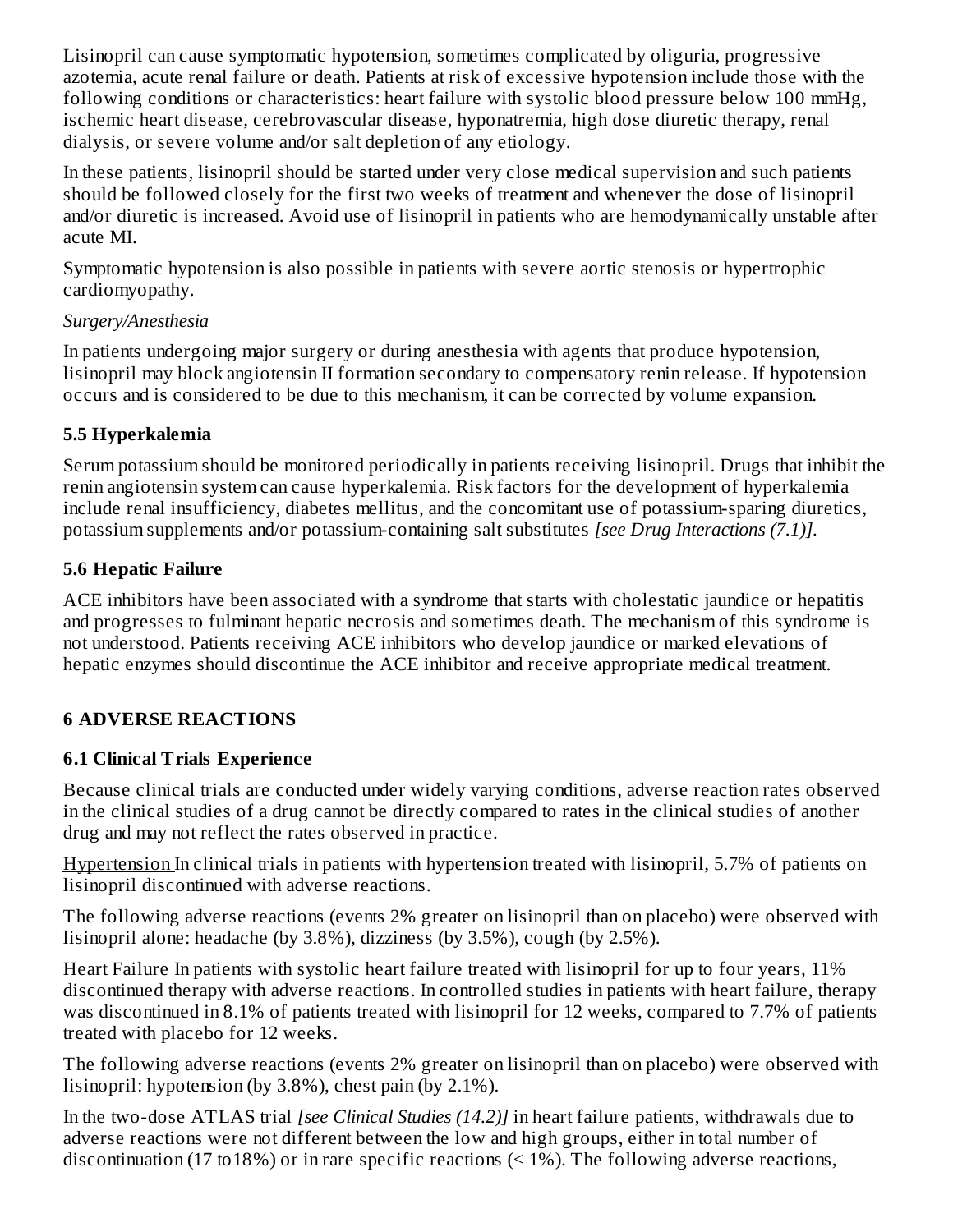mostly related to ACE inhibition, were reported more commonly in the high dose group:

|                             | High Dose (n=1568) | Low Dose $(n=1596)$ |
|-----------------------------|--------------------|---------------------|
| <b>Dizziness</b>            | 19%                | 12%                 |
| Hypotension                 | 11%                | 7%                  |
| <b>Creatinine increased</b> | 10%                | 7%                  |
| Hyperkalemia                | $6\%$              | 4%                  |
| Syncope                     | 7%                 | 5%                  |

# Table 1 Dose-related Adverse Drug Reactions: ATLAS trial

Acute Myocardial Infarction Patients treated with lisinopril had a higher incidence of hypotension (by 5.3%) and renal dysfunction (by 1.3%) compared with patients not taking lisinopril.

Other clinical adverse reactions occurring in 1 % or higher of patients with hypertension or heart failure treated with lisinopril in controlled clinical trials and do not appear in other sections of labeling are listed below:

Body as a whole: Fatigue, asthenia, orthostatic effects.

Digestive**:** Pancreatitis, constipation, flatulence, dry mouth, diarrhea.

Hematologic: Rare cases of bone marrow depression, hemolytic anemia, leukopenia/neutropenia and thrombocytopenia.

Endocrine**:** Diabetes mellitus, inappropriate antidiuretic hormone secretion.

Metabolic**:** Gout.

Skin**:** Urticaria, alopecia, photosensitivity, erythema, flushing, diaphoresis, cutaneous pseudolymphoma, toxic epidermal necrolysis, Stevens -Johnson syndrome, and pruritus.

Special Senses: Visual loss, diplopia, blurred vision, tinnitus, photophobia, taste disturbances, olfactory disturbance.

Urogenital: Impotence.

Miscellaneous: A symptom complex has been reported which may include a positive ANA, an elevated erythrocyte sedimentation rate, arthralgia/arthritis, myalgia, fever, vasculitis, eosinophilia, leukocytosis, paresthesia and vertigo. Rash, photosensitivity or other dermatological manifestations may occur alone or in combination with these symptoms.

# **Clinical Laboratory Test Findings**

Serum Potassium: In clinical trials hyperkalemia (serum potassium greater than 5.7 mEq/L) occurred in 2.2% and 4.8% of lisinopril -treated patients with hypertension and heart failure, respectively *[see Warnings and Precautions (5.5)].*

**Creatinine, Blood Urea Nitrogen:** Minor increases in blood urea nitrogen and serum creatinine, reversible upon discontinuation of therapy, were observed in about 2% of patients with hypertension treated with lisinopril alone. Increases were more common in patients receiving concomitant diuretics and in patients with renal artery stenosis *[see Warnings and Precautions (5.4)]*. Reversible minor increases in blood urea nitrogen and serum creatinine were observed in 11.6% of patients with heart failure on concomitant diuretic therapy. Frequently, these abnormalities resolved when the dosage of the diuretic was decreased.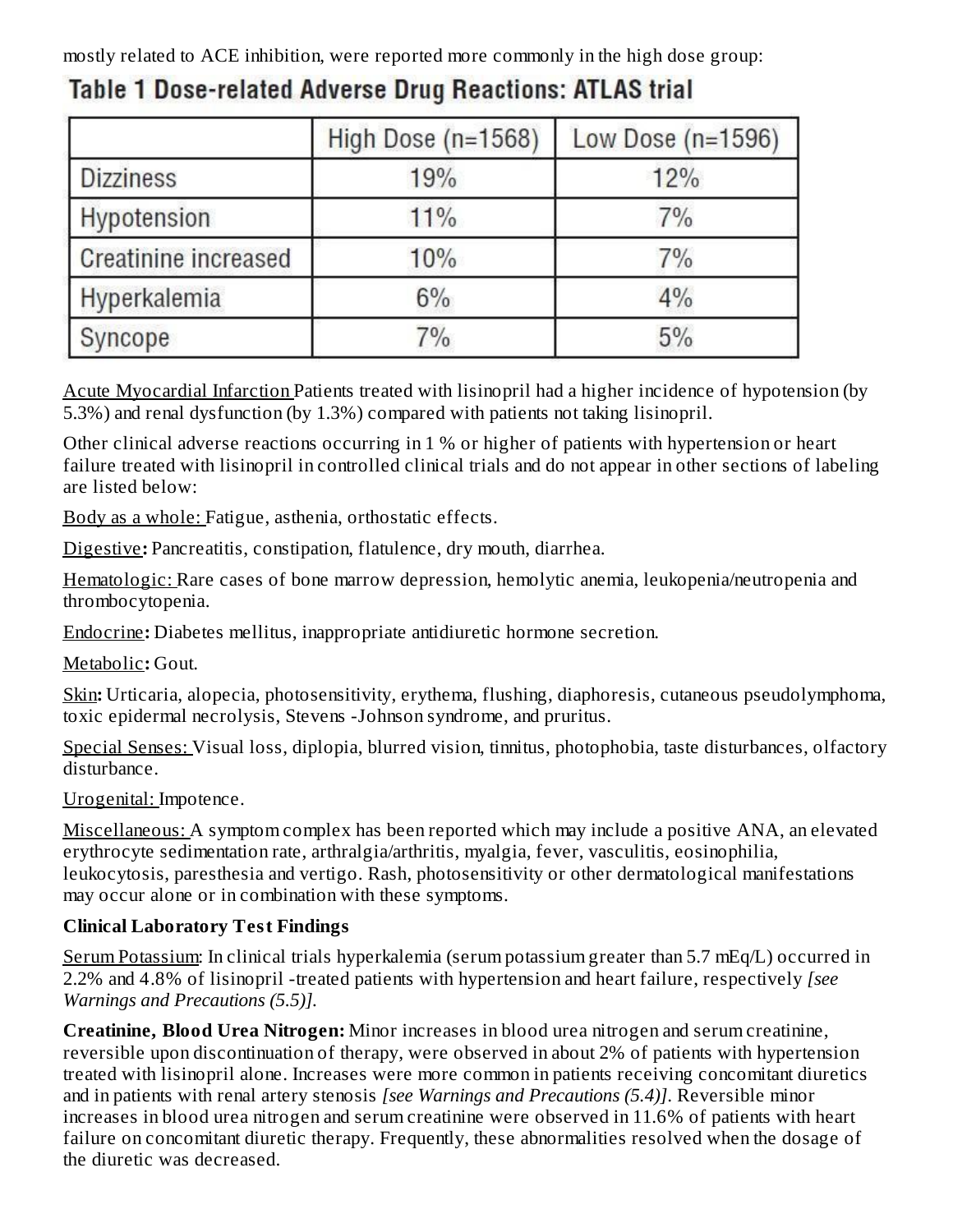Patients with acute myocardial infarction in the GISSI-3 trial treated with lisinopril had a higher (2.4% versus 1.1% in placebo) incidence of renal dysfunction in-hospital and at six weeks (increasing creatinine concentration to over 3 mg/dL or a doubling or more of the baseline serum creatinine concentration).

**Hemoglobin and Hematocrit:** Small decreases in hemoglobin and hematocrit (mean decreases of approximately 0.4 g% and 1.3 vol%, respectively) occurred frequently in patients treated with lisinopril but were rarely of clinical importance in patients without some other cause of anemia. In clinical trials, less than 0.1% of patients discontinued therapy due to anemia.

### **6.2 Post-marketing Experience**

The following adverse reactions have been identified during post-approval use of lisinopril that are not included in other sections of labeling. Because these reactions are reported voluntarily from a population of uncertain size, it is not always possible to reliably estimate their frequency or establish a causal relationship to drug exposure.

Other reactions include:

*Metabolism and nutrition disorders*

Hyponatremia *[see Warnings and Precautions (5.4)]*, cases of hypoglycemia in diabetic patients on oral antidiabetic agents or insulin *[see Drug Interactions (7.2)]*

*Nervous system and psychiatric disorders*

Mood alterations (including depressive symptoms), mental confusion, hallucinations

*Skin and subcutaneous tissue disorders*

Psoriasis

# **7 DRUG INTERACTIONS**

#### **7.1 Diuretics**

Initiation of lisinopril in patients on diuretics may result in excessive reduction of blood pressure. The possibility of hypotensive effects with lisinopril can be minimized by either decreasing or discontinuing the diuretic or increasing the salt intake prior to initiation of treatment with lisinopril. If this is not possible, reduce the starting dose of lisinopril *[see Dosage and Administration (2.2) and Warnings and Precautions (5.4)]*.

Lisinopril attenuates potassium loss caused by thiazide-type diuretics. Potassium-sparing diuretics (spironolactone, amiloride, triamterene, and others) can increase the risk of hyperkalemia. Therefore, if concomitant use of such agents is indicated, monitor the patient's serum potassium frequently.

### **7.2 Antidiabetics**

Concomitant administration of lisinopril and antidiabetic medicines (insulins, oral hypoglycemic agents) may cause an increased blood-glucose-lowering effect with risk of hypoglycemia.

#### **7.3 Non-Steroidal Anti-Inflammatory Agents Including Selective Cyclooxygenas e-2 Inhibitors (COX-2 Inhibitors):**

In patients who are elderly, volume-depleted (including those on diuretic therapy), or with compromised renal function, coadministration of NSAIDs, including selective COX-2 inhibitors, with ACE inhibitors, including lisinopril, may result in deterioration of renal function, including possible acute renal failure. These effects are usually reversible. Monitor renal function periodically in patients receiving lisinopril and NSAID therapy.

The antihypertensive effect of ACE inhibitors, including lisinopril, may be attenuated by NSAIDs.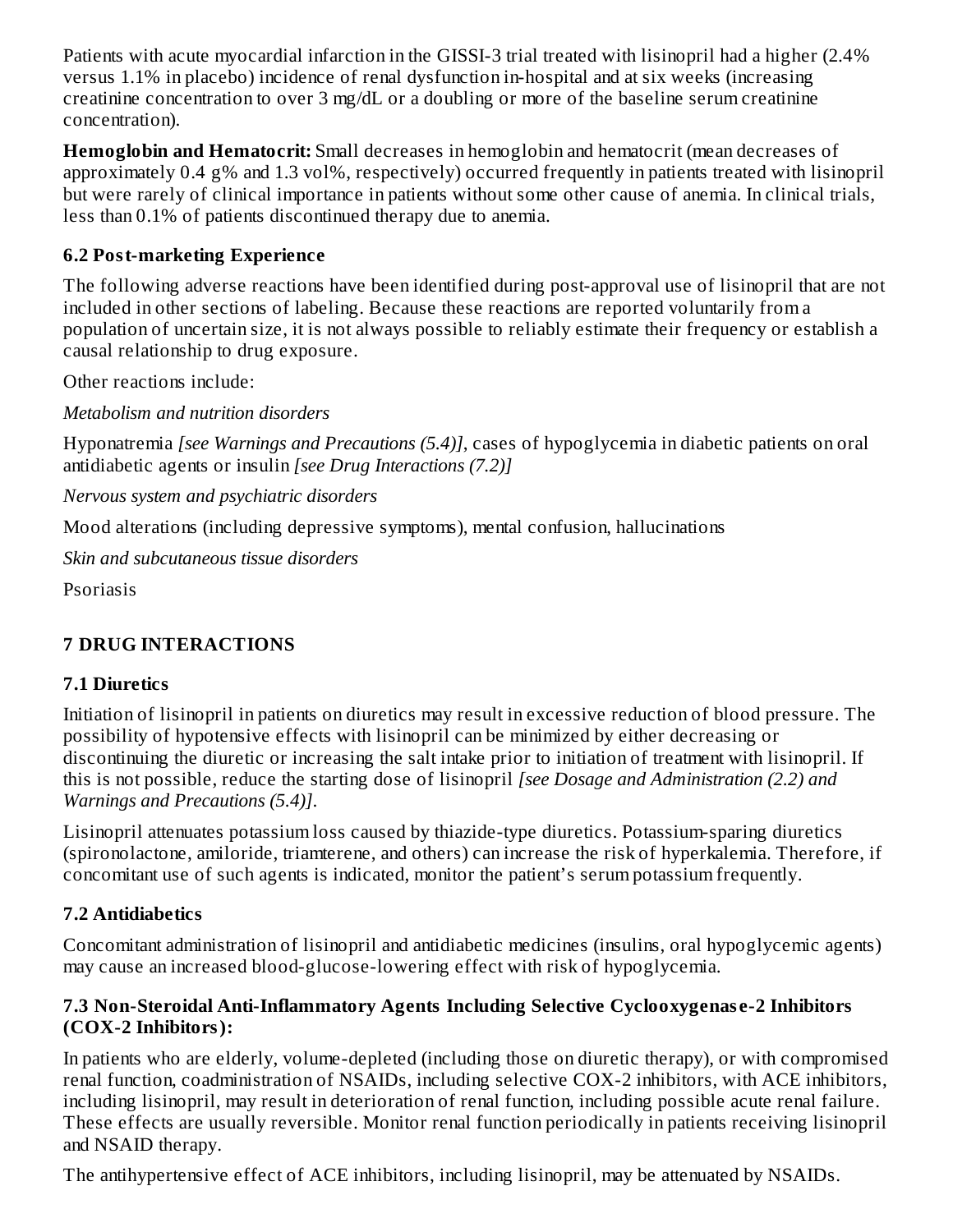#### **7.4 Dual Blockade of the Renin-Angiotensin System (RAS)**

Dual blockade of the RAS with angiotensin receptor blockers, ACE inhibitors, or aliskiren is associated with increased risks of hypotension, hyperkalemia, and changes in renal function (including acute renal failure) compared to monotherapy.

The VA NEPHRON trial enrolled 1448 patients with type 2 diabetes, elevated urinary-albumin-tocreatinine ratio, and decreased estimated glomerular filtration rate (GFR 30 to 89.9 ml/min), randomized them to lisinopril or placebo on a background of losartan therapy and followed them for a median of 2.2 years. Patients receiving the combination of losartan and lisinopril did not obtain any additional benefit compared to monotherapy for the combined endpoint of decline in GFR, end state renal disease, or death, but experienced an increased incidence of hyperkalemia and acute kidney injury compared with the monotherapy group.

In general, avoid combined use of RAS inhibitors. Closely monitor blood pressure, renal function and electrolytes in patients on lisinopril and other agents that affect the RAS.

Do not co-administer aliskiren with lisinopril in patients with diabetes. Avoid use of aliskiren with lisinopril in patients with renal impairment (GFR <60 ml/min).

### **7.5 Lithium**

Lithium toxicity has been reported in patients receiving lithium concomitantly with drugs, which cause elimination of sodium, including ACE inhibitors. Lithium toxicity was usually reversible upon discontinuation of lithium and the ACE inhibitor. Monitor serum lithium levels during concurrent use.

### **7.6 Gold**

Nitritoid reactions (symptoms include facial flushing, nausea, vomiting and hypotension) have been reported rarely in patients on therapy with injectable gold (sodium aurothiomalate) and concomitant ACE inhibitor therapy including lisinopril.

### **8 USE IN SPECIFIC POPULATIONS**

### **8.1 Pregnancy**

### Pregnancy Category D

Use of drugs that act on the renin-angiotensin system during the second and third trimesters of pregnancy reduces fetal renal function and increases fetal and neonatal morbidity and death. Resulting oligohydramnios can be associated with fetal lung hypoplasia and skeletal deformations. Potential neonatal adverse effects include skull hypoplasia, anuria, hypotension, renal failure, and death. When pregnancy is detected, discontinue lisinopril as soon as possible. These adverse outcomes are usually associated with use of these drugs in the second and third trimester of pregnancy. Most epidemiologic studies examining fetal abnormalities after exposure to antihypertensive use in the first trimester have not distinguished drugs affecting the renin-angiotensin system from other antihypertensive agents.

Appropriate management of maternal hypertension during pregnancy is important to optimize outcomes for both mother and fetus.

In the unusual case that there is no appropriate alternative to therapy with drugs affecting the reninangiotensin system for a particular patient, apprise the mother of the potential risk to the fetus. Perform serial ultrasound examinations to assess the intra-amniotic environment. If oligohydramnios is observed, discontinue lisinopril, unless it is considered lifesaving for the mother. Fetal testing may be appropriate, based on the week of pregnancy. Patients and physicians should be aware, however, that oligohydramnios may not appear until after the fetus has sustained irreversible injury. Closely observe infants with histories of in utero exposure to lisinopril for hypotension, oliguria, and hyperkalemia *[see Use in Specific Populations (8.4)].*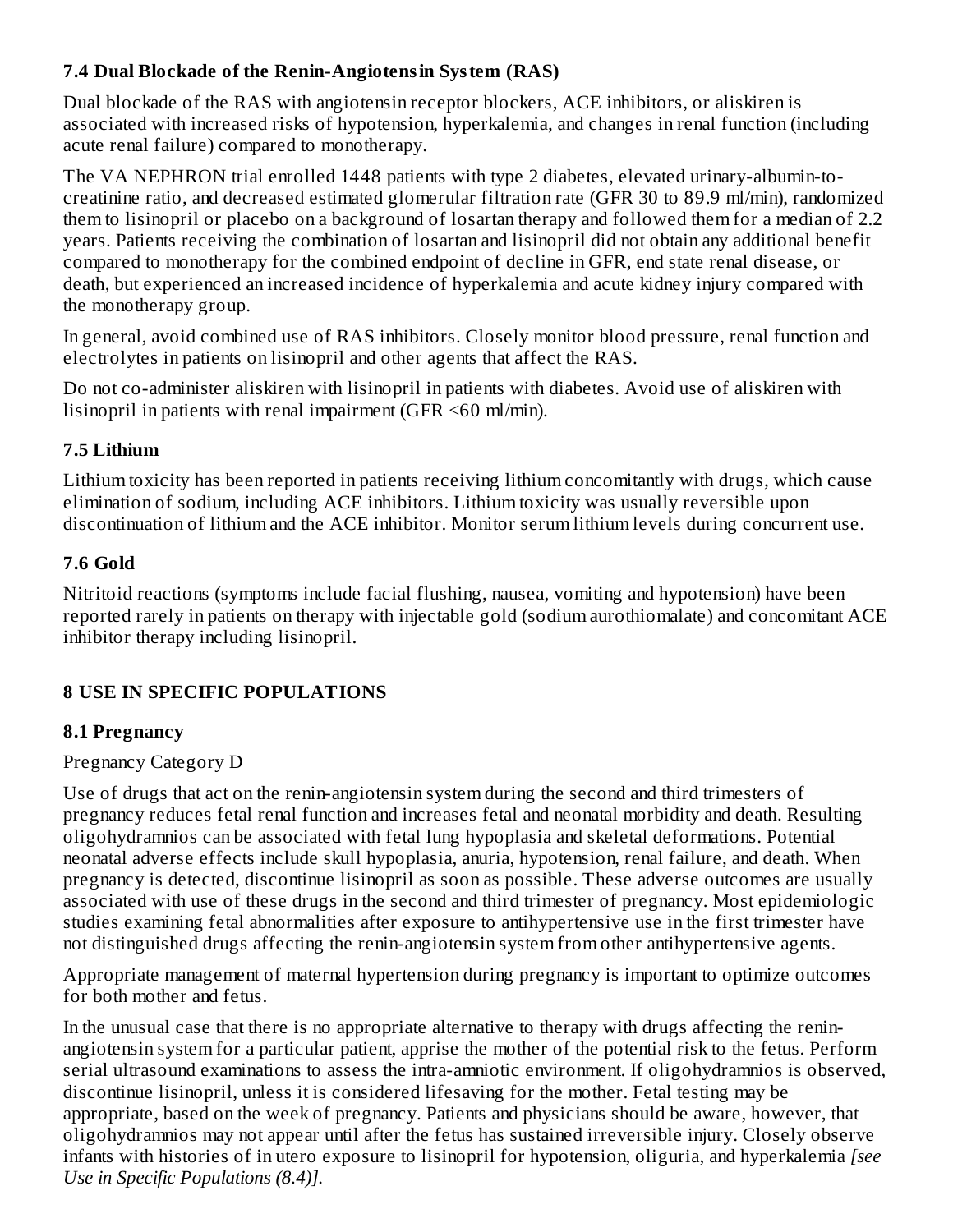#### **8.3 Nursing Mothers**

Milk of lactating rats contains radioactivity following administration of  $^{14}$ C lisinopril. It is not known whether this drug is excreted in human milk. Because many drugs are excreted in human milk and because of the potential for serious adverse reactions in nursing infants from ACE inhibitors, a decision should be made whether to discontinue nursing or discontinue lisinopril, taking into account the importance of the drug to the mother.

### **8.4 Pediatric Us e**

Antihypertensive effects and safety of lisinopril have been established in pediatric patients aged 6 to 16 years *[see Dosage and Administration (2.1) and Clinical Studies (14.1)]*. No relevant differences between the adverse reaction profile for pediatric patients and adult patients were identified.

Safety and effectiveness of lisinopril have not been established in pediatric patients under the age 6 or in pediatric patients with glomerular filtration rate < 30 mL/min/1.73 m<sup>2</sup> [see Dosage and Administration *(2.1), Clinical Pharmacology (12.3), and Clinical Studies (14.1)].*

Neonates with a history of in utero exposure to lisinopril

If oliguria or hypotension occurs, direct attention toward support of blood pressure and renal perfusion. Exchange transfusions or dialysis may be required as a means of reversing hypotension and/or substituting for disordered renal function.

### **8.5 Geriatric Us e**

No dosage adjustment with lisinopril is necessary in elderly patients. In a clinical study of lisinopril in patients with myocardial infarctions (GISSI-3 Trial) 4,413 (47%) were 65 and over, while 1,656 (18%) were 75 and over. In this study, 4.8 % of patients aged 75 years and older discontinued lisinopril treatment because of renal dysfunction vs. 1.3% of patients younger than 75 years. No other differences in safety or effectiveness were observed between elderly and younger patients, but greater sensitivity of some older individuals cannot be ruled out.

### **8.6 Race**

ACE inhibitors, including lisinopril, have an effect on blood pressure that is less in black patients than in non-blacks.

### **8.7 Renal Impairment**

Dose adjustment of lisinopril is required in patients undergoing hemodialysis or whose creatinine clearance is  $\leq$  30 mL/min. No dose adjustment of lisinopril is required in patients with creatinine clearance > 30 mL/min *[see Dosage and Administration (2.4) and Clinical Pharmacology (12.3)]*.

# **10 OVERDOSAGE**

Following a single oral dose of 20 g/kg no lethality occurred in rats, and death occurred in one of 20 mice receiving the same dose. The most likely manifestation of overdosage would be hypotension, for which the usual treatment would be intravenous infusion of normal saline solution.

Lisinopril can be removed by hemodialysis *[see Clinical Pharmacology (12.3)].*

# **11 DESCRIPTION**

Lisinopril, USP is an oral long-acting angiotensin converting enzyme (ACE) inhibitor. Lisinopril, USP a synthetic peptide derivative, is chemically described as  $(\mathrm{S})$ -1-[N $_2$ -(1-carboxy-3-phenylpropyl)-Llysyl]-L-proline dihydrate. Its empirical formula is  $\rm{C_{21}H_{31}N_{3}O_{5}2H_{2}O}$  and its structural formula is: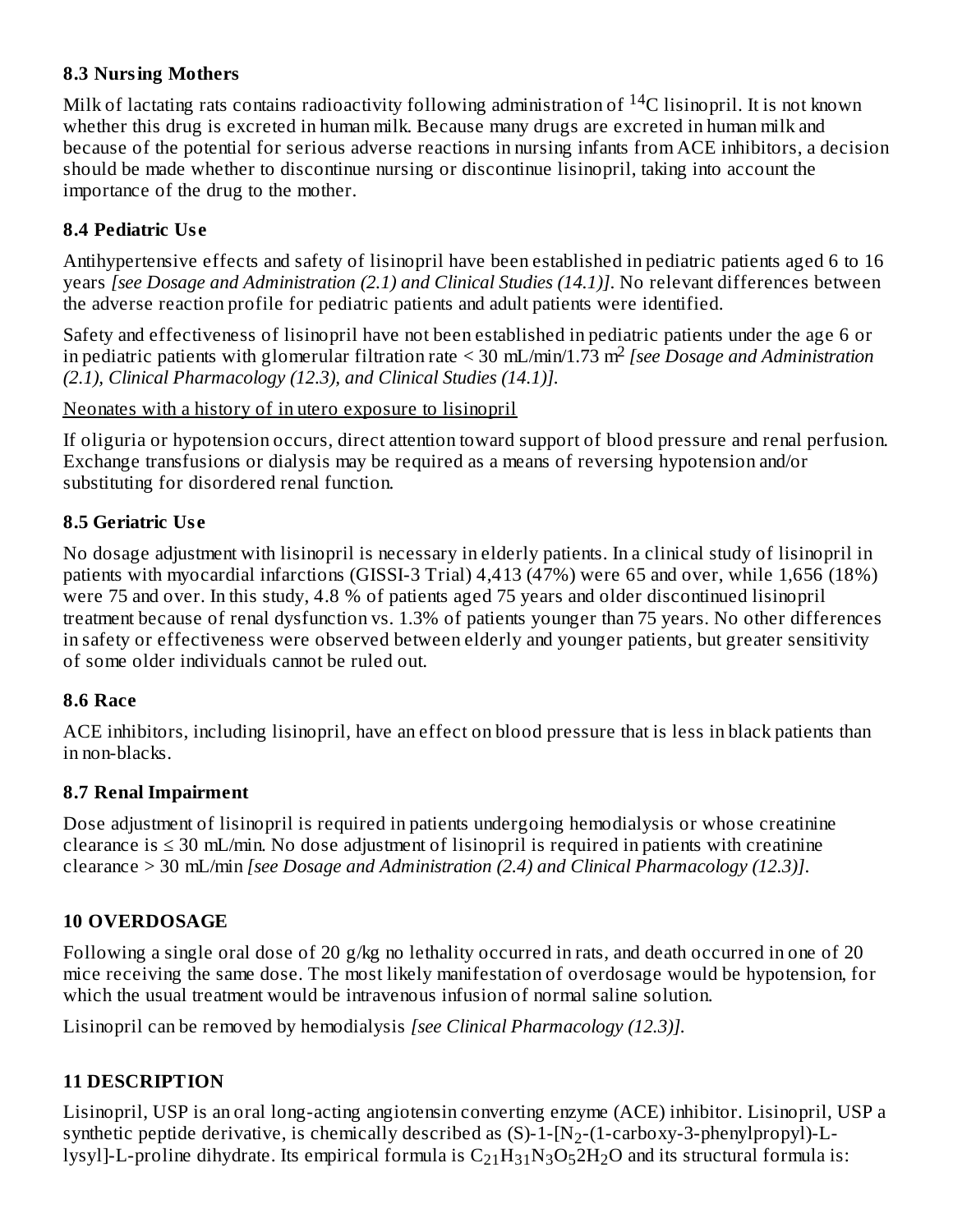

Lisinopril, USP is a white to off-white, crystalline powder, with a molecular weight of 441.53. It is soluble in water and sparingly soluble in methanol and practically insoluble in ethanol.

Lisinopril tablets, USP are supplied as 2.5 mg, 5 mg, 10 mg, 20 mg, 30 mg and 40 mg tablets for oral administration.

Inactive Ingredients:

2.5 mg tablets - lactose monohydrate, maize starch, colloidal silicon dioxide, magnesium stearate.

5 mg, 10 mg, 20 mg and 30 mg tablets – lactose monohydrate, maize starch, colloidal silicon dioxide, magnesium stearate, iron oxide red.

40 mg tablets - lactose monohydrate, maize starch, colloidal silicon dioxide, magnesium stearate, iron oxide yellow.

### **12 CLINICAL PHARMACOLOGY**

#### **12.1 Mechanism of Action**

Lisinopril inhibits angiotensin-converting enzyme (ACE) in human subjects and animals. ACE is a peptidyl dipeptidase that catalyzes the conversion of angiotensin I to the vasoconstrictor substance, angiotensin II. Angiotensin II also stimulates aldosterone secretion by the adrenal cortex. The beneficial effects of lisinopril in hypertension and heart failure appear to result primarily from suppression of the renin-angiotensin-aldosterone system. Inhibition of ACE results in decreased plasma angiotensin II which leads to decreased vasopressor activity and to decreased aldosterone secretion. The latter decrease may result in a small increase of serum potassium. In hypertensive patients with normal renal function treated with lisinopril alone for up to 24 weeks, the mean increase in serum potassium was approximately 0.1 mEq/L; however, approximately 15% of patients had increases greater than 0.5 mEq/L and approximately 6% had a decrease greater than 0.5 mEq/L. In the same study, patients treated with lisinopril and hydrochlorothiazide for up to 24 weeks had a mean decrease in serum potassium of 0.1 mEq/L; approximately 4% of patients had increases greater than 0.5 mEq/L and approximately 12% had a decrease greater than 0.5 mEq/L *[see Clinical Studies (14.1)]*. Removal of angiotensin II negative feedback on renin secretion leads to increased plasma renin activity.

ACE is identical to kininase, an enzyme that degrades bradykinin. Whether increased levels of bradykinin, a potent vasodepressor peptide, play a role in the therapeutic effects of lisinopril remains to be elucidated.

While the mechanism through which lisinopril lowers blood pressure is believed to be primarily suppression of the renin-angiotensin-aldosterone system, lisinopril is antihypertensive even in patients with low-renin hypertension. Although lisinopril was antihypertensive in all races studied, Black hypertensive patients (usually a low-renin hypertensive population) had a smaller average response to monotherapy than non Black patients.

Concomitant administration of lisinopril and hydrochlorothiazide further reduced blood pressure in Black and non-Black patients and any racial differences in blood pressure response were no longer evident.

#### **12.2 Pharmacodynamics**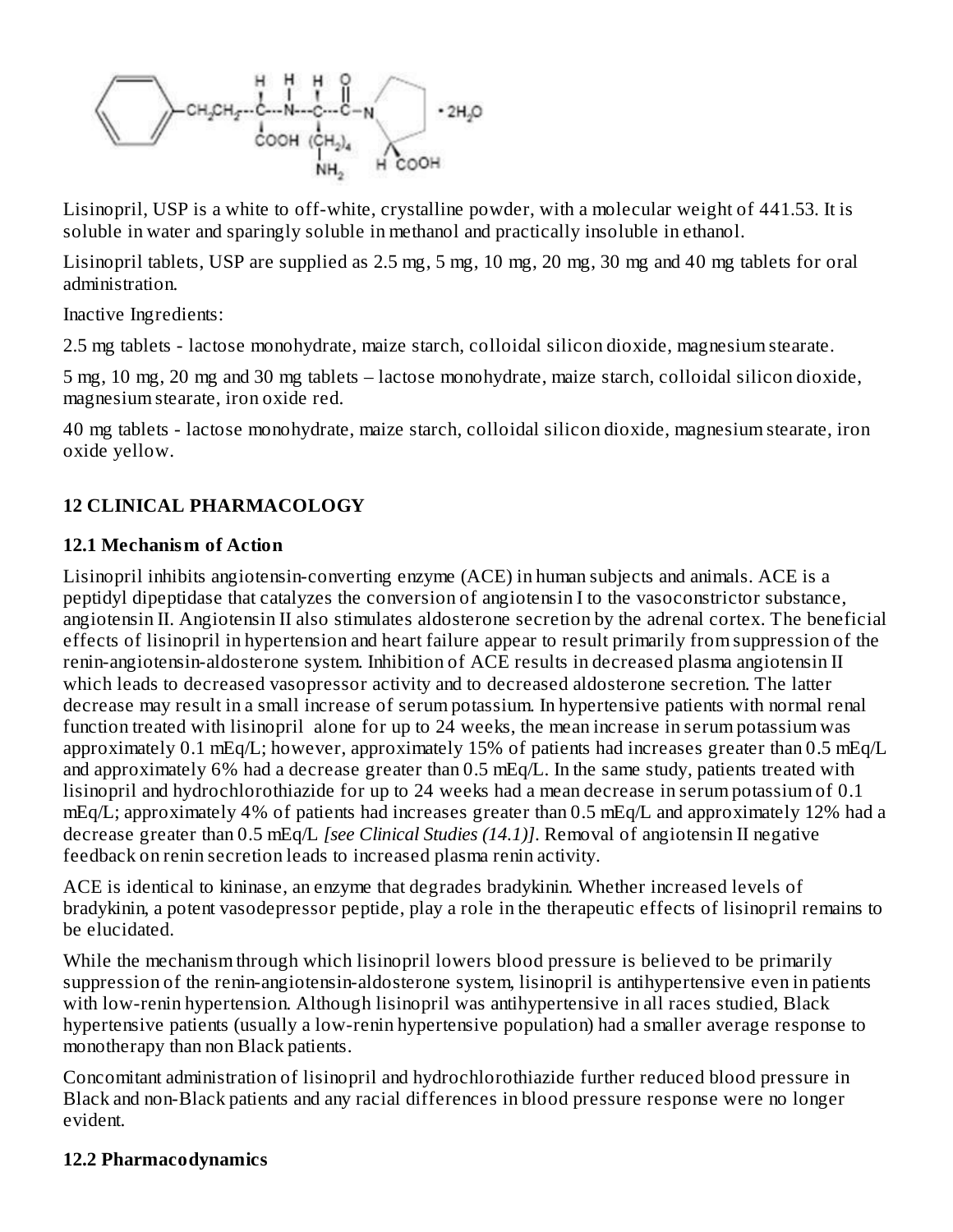### *Hypertension*

Adult Patients: Administration of lisinopril to patients with hypertension results in a reduction of both supine and standing blood pressure to about the same extent with no compensatory tachycardia. Symptomatic postural hypotension is usually not observed although it can occur and should be anticipated in volume and/or salt-depleted patients [*see Warnings and Precautions (5.4)].* When given together with thiazide-type diuretics, the blood pressure lowering effects of the two drugs are approximately additive.

In most patients studied, onset of antihypertensive activity was seen at one hour after oral administration of an individual dose of lisinopril, with peak reduction of blood pressure achieved by 6 hours. Although an antihypertensive effect was observed 24 hours after dosing with recommended single daily doses, the effect was more consistent and the mean effect was considerably larger in some studies with doses of 20 mg or more than with lower doses; however, at all doses studied, the mean antihypertensive effect was substantially smaller 24 hours after dosing than it was 6 hours after dosing.

The antihypertensive effects of lisinopril are maintained during long-term therapy. Abrupt withdrawal of lisinopril has not been associated with a rapid increase in blood pressure, or a significant increase in blood pressure compared to pretreatment levels.

### *Non-Steroidal Anti-Inflammatory Agents*

In a study in 36 patients with mild to moderate hypertension where the antihypertensive effects of lisinopril alone were compared to lisinopril given concomitantly with indomethacin, the use of indomethacin was associated with a reduced effect, although the difference between the two regimens was not significant.

### **12.3 Pharmacokinetics**

*Adult Patients:* Following oral administration of lisinopril, peak serum concentrations of lisinopril occur within about 7 hours, although there was a trend to a small delay in time taken to reach peak serum concentrations in acute myocardial infarction patients. Food does not alter the bioavailability of lisinopril. Declining serum concentrations exhibit a prolonged terminal phase, which does not contribute to drug accumulation. This terminal phase probably represents saturable binding to ACE and is not proportional to dose. Upon multiple dosing, lisinopril exhibits an effective half-life of 12 hours.

Lisinopril does not appear to be bound to other serum proteins. Lisinopril does not undergo metabolism and is excreted unchanged entirely in the urine. Based on urinary recovery, the mean extent of absorption of lisinopril is approximately 25%, with large intersubject variability (6-60%) at all doses tested (5 mg to 80 mg). The absolute bioavailability of lisinopril is reduced to 16% in patients with stable NYHA Class II-IV congestive heart failure, and the volume of distribution appears to be slightly smaller than that in normal subjects. The oral bioavailability of lisinopril in patients with acute myocardial infarction is similar to that in healthy volunteers.

Impaired renal function decreases elimination of lisinopril, which is excreted principally through the kidneys, but this decrease becomes clinically important only when the glomerular filtration rate is below 30 mL/min. Above this glomerular filtration rate, the elimination half-life is little changed. With greater impairment, however, peak and trough lisinopril levels increase, time to peak concentration increases and time to attain steady state is prolonged *[see Dosage and Administration (2.4)].* Lisinopril can be removed by hemodialysis.

*Pediatric Patients:* The pharmacokinetics of lisinopril were studied in 29 pediatric hypertensive patients between 6 years and 16 years with glomerular filtration rate > 30 mL/min/1.73 m<sup>2</sup>. After doses of 0.1 to 0.2 mg per kg, steady state peak plasma concentrations of lisinopril occurred within 6 hours and the extent of absorption based on urinary recovery was about 28%. These values are similar to those obtained previously in adults. The typical value of lisinopril oral clearance (systemic clearance/absolute bioavailability) in a child weighing 30 kg is 10 L/h, which increases in proportion to renal function.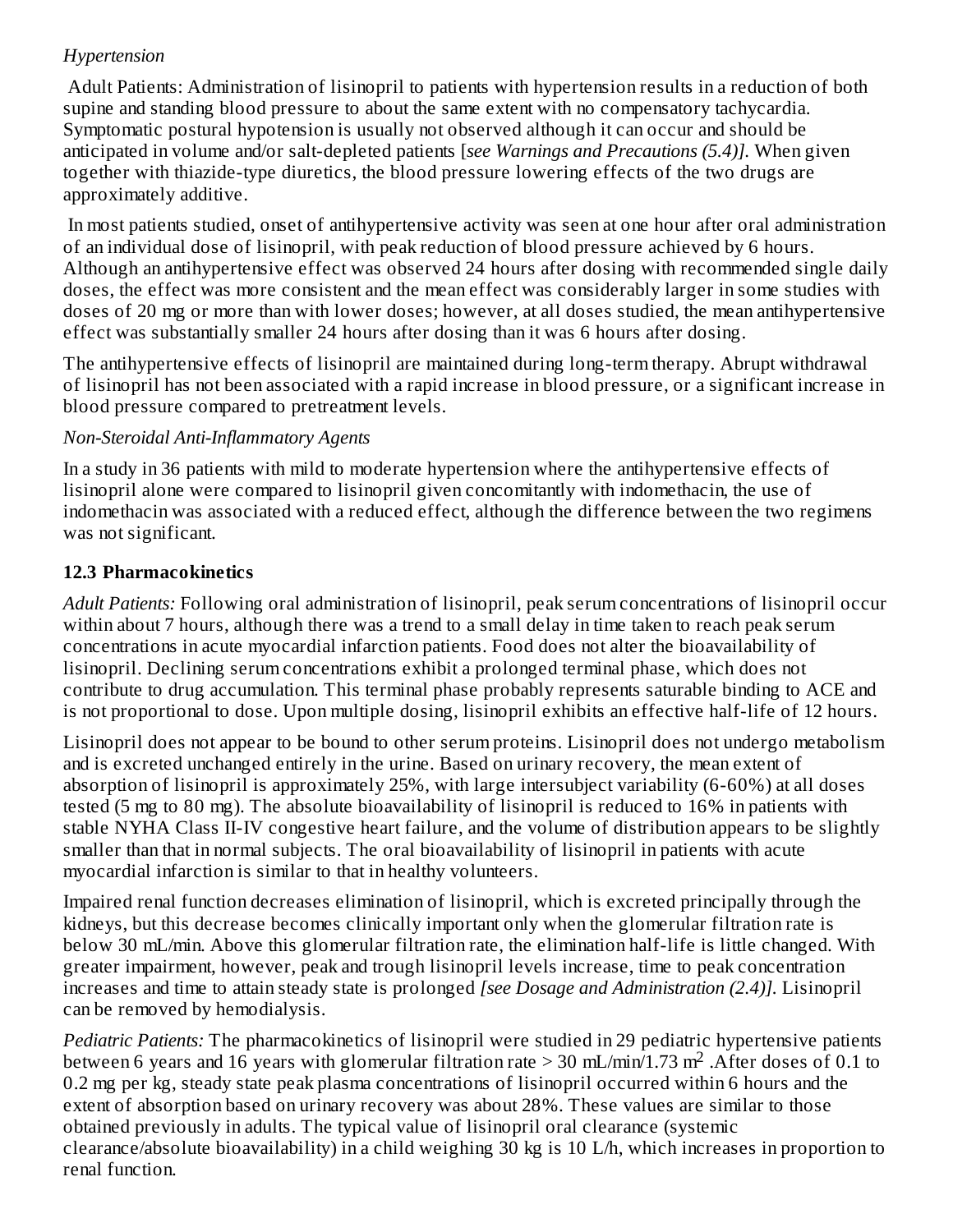#### **13 NONCLINICAL TOXICOLOGY**

#### **13.1 Carcinogenesis, Mutagenesis, Impairment of Fertility**

There was no evidence of a tumorigenic effect when lisinopril was administered for 105 weeks to male and female rats at doses up to 90 mg per kg per day (about 56 or 9 times\* the maximum recommended daily human dose, based on body weight and body surface area, respectively). There was no evidence of carcinogenicity when lisinopril was administered for 92 weeks to (male and female) mice at doses up to 135 mg per kg per day (about 84 times\* the maximum recommended daily human dose). This dose was 6.8 times the maximum human dose based on body surface area in mice.

Lisinopril was not mutagenic in the Ames microbial mutagen test with or without metabolic activation. It was also negative in a forward mutation assay using Chinese hamster lung cells. Lisinopril did not produce single strand DNA breaks in an *in vitro* alkaline elution rat hepatocyte assay. In addition, lisinopril did not produce increases in chromosomal aberrations in an *in vitro* test in Chinese hamster ovary cells or in an *in vivo* study in mouse bone marrow.

There were no adverse effects on reproductive performance in male and female rats treated with up to 300 mg per kg per day of lisinopril. This dose is 188 times and 30 times the maximum human dose when based on mg/kg and mg/m<sup>2</sup>, respectively.

Studies in rats indicate that lisinopril crosses the blood brain barrier poorly. Multiple doses of lisinopril in rats do not result in accumulation in any tissues. Milk of lactating rats contains radioactivity following administration of <sup>14</sup>C lisinopril. By whole body autoradiography, radioactivity was found in the placenta following administration of labeled drug to pregnant rats, but none was found in the fetuses.

\*Calculations assume a human weight of 50 kg and human body surface area of  $1.62$ m<sup>2</sup>

### **14 CLINICAL STUDIES**

### **14.1 Hypertension**

Two dose-response studies utilizing a once-daily regimen were conducted in 438 mild to moderate hypertensive patients not on a diuretic. Blood pressure was measured 24 hours after dosing. An antihypertensive effect of lisinopril was seen with 5 mg of lisinopril in some patients. However, in both studies blood pressure reduction occurred sooner and was greater in patients treated with 10 mg, 20 mg or 80 mg of lisinopril than patients treated with 5 mg of lisinopril.

In controlled clinical studies of patients with mild to moderate hypertension, patients were treated with lisinopril 20 mg to 80 mg daily, hydrochlorothiazide 12.5 mg to 50 mg daily or atenolol 50 mg to 200 mg daily; and in other studies of patients with moderate to severe hypertension, patients were treated with lisinopril 20 mg to 80 mg daily or metoprolol 100 mg to 200 mg daily. Lisinopril demonstrated superior reductions of systolic and diastolic compared to hydrochlorothiazide in a population that was 75% Caucasian. Lisinopril was approximately equivalent to atenolol and metoprolol in reducing diastolic blood pressure, and had somewhat greater effects on systolic blood pressure.

Lisinopril had similar blood pressure reductions and adverse effects in younger and older (> 65 years) patients. It was less effective in reducing blood pressure in Blacks than in Caucasians.

In hemodynamic studies of lisinopril in patients with essential hypertension, blood pressure reduction was accompanied by a reduction in peripheral arterial resistance with little or no change in cardiac output and in heart rate. In a study in nine hypertensive patients, following administration of lisinopril, there was an increase in mean renal blood flow that was not significant. Data from several small studies are inconsistent with respect to the effect of lisinopril on glomerular filtration rate in hypertensive patients with normal renal function, but suggest that changes, if any, are not large.

In patients with renovascular hypertension lisinopril has been shown to be well tolerated and effective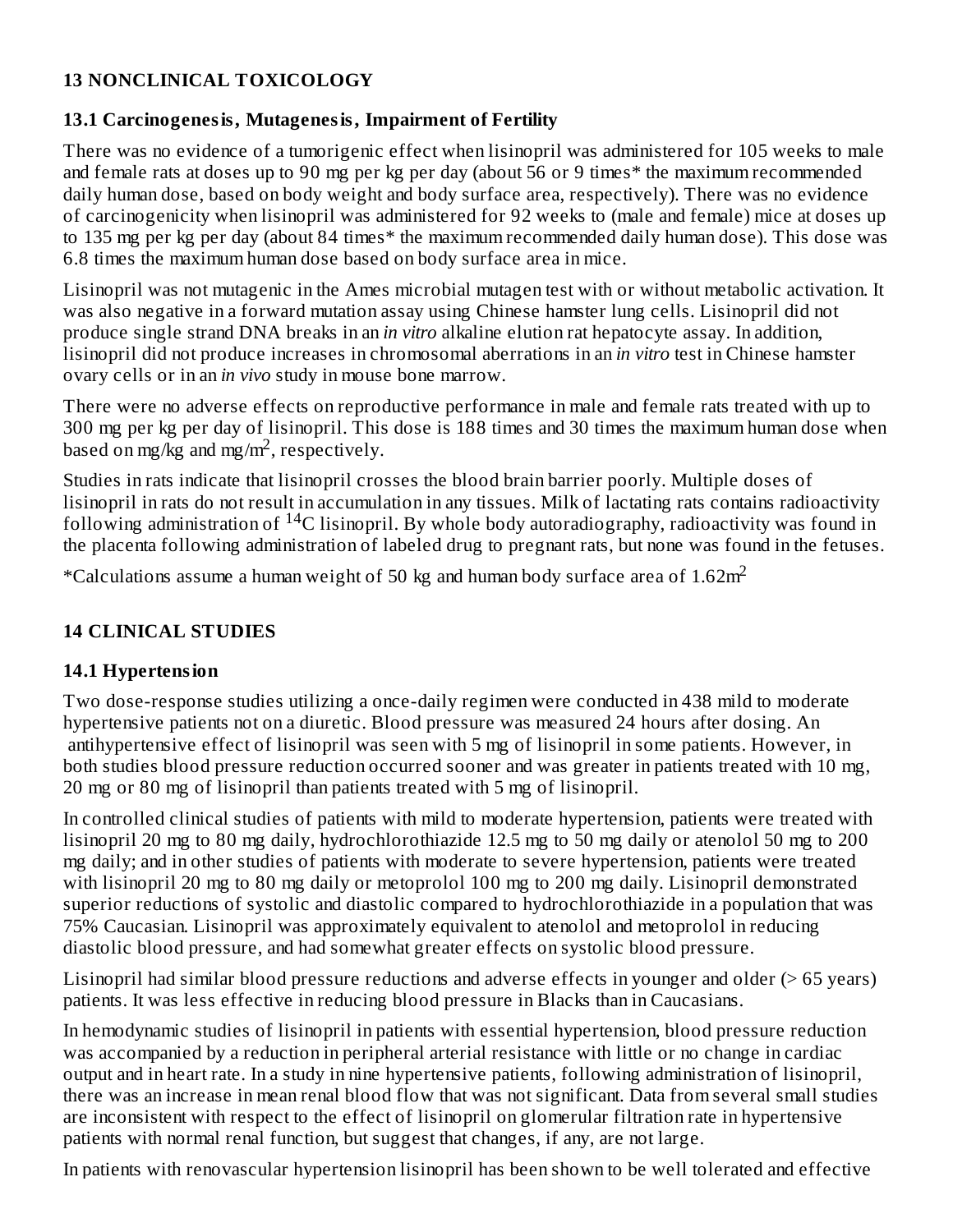in reducing blood pressure [*see Warnings and Precautions (5.3)].*

*Pediatric Patients:* In a clinical study involving 115 hypertensive pediatric patients 6 to 16 years of age, patients who weighed < 50 kg received either 0.625 mg, 2.5 mg or 20 mg of lisinopril once daily and patients who weighed > 50 kg received either 1.25 mg, 5 mg, or 40 mg of lisinopril once daily. At the end of 2 weeks, lisinopril lowered trough blood pressure in a dose-dependent manner with antihypertensive efficacy demonstrated at doses  $> 1.25$  mg (0.02 mg per kg). This effect was confirmed in a randomized withdrawal phase, where the diastolic pressure rose by about 9 mmHg more in patients randomized to placebo than compared to patients who remained on the middle and high doses of lisinopril. The dose-dependent antihypertensive effect of lisinopril was consistent across several demographic subgroups: age, Tanner stage, gender, and race. In this study, lisinopril was generally well-tolerated.

In the above pediatric studies, lisinopril was given either as tablets or in a suspension for those children and infants who were unable to swallow tablets or who required a lower dose than is available in tablet form *[see Dosage and Administration (2.1)].*

### **14.2 Heart Failure**

In two placebo controlled, 12-week clinical studies compared the addition of lisinopril up to 20 mg daily to digitalis and diuretics alone. The combination of lisinopril, digitalis and diuretics reduced the following signs and symptoms of heart failure: edema, rales, paroxysmal nocturnal dyspnea and jugular venous distention. In one of the studies, the combination of lisinopril, digitalis and diuretics reduced orthopnea, presence of third heart sound and the number of patients classified as NYHA Class III and IV; and improved exercise tolerance. A large (over 3000 patients) survival study, the ATLAS Trial, comparing 2.5 mg and 35 mg of lisinopril in patients with systolic heart failure, showed that the higher dose of lisinopril had outcomes at least as favorable as the lower dose.

During baseline-controlled clinical trials, in patients with systolic heart failure receiving digitalis and diuretics, single doses of lisinopril resulted in decreases in pulmonary capillary wedge pressure, systemic vascular resistance and blood pressure accompanied by an increase in cardiac output and no change in heart rate.

### **14.3 Acute Myocardial Infarction**

The Gruppo Italiano per lo Studio della Sopravvienza nell'Infarto Miocardico (GISSI-3) study was a multicenter, controlled, randomized, unblinded clinical trial conducted in 19,394 patients with acute myocardial infarction (MI) admitted to a coronary care unit. It was designed to examine the effects of short-term (6 week) treatment with lisinopril, nitrates, their combination, or no therapy on short-term (6 week) mortality and on long-term death and markedly impaired cardiac function. Hemodynamicallystable patients presenting within 24 hours of the onset of symptoms were randomized, in a 2 x 2 factorial design, to six weeks of either 1) Lisinopril alone (n=4841), 2) nitrates alone (n=4869), 3) lisinopril plus nitrates (n=4841), or 4) open control (n=4843). All patients received routine therapies, including thrombolytics (72%), aspirin (84%), and a beta blocker (31%), as appropriate, normally utilized in acute myocardial infarction (MI) patients.

The protocol excluded patients with hypotension (systolic blood pressure  $\leq 100$  mmHg), severe heart failure, cardiogenic shock, and renal dysfunction (serum creatinine  $> 2$  mg per dL and/or proteinuria  $>$ 500 mg per 24 h). Patients randomized to lisinopril received 5 mg within 24 hours of the onset of symptoms, 5 mg after 24 hours, and then 10 mg daily thereafter. Patients with systolic blood pressure less than 120 mmHg at baseline received 2.5 mg of lisinopril. If hypotension occurred, the lisinopril dose was reduced or if severe hypotension occurred lisinopril was stopped *[see Dosage and Administration (2.3)].*

The primary outcomes of the trial were the overall mortality at 6 weeks and a combined end point at 6 months after the myocardial infarction, consisting of the number of patients who died, had late (day 4) clinical congestive heart failure, or had extensive left ventricular damage defined as ejection fraction  $\leq$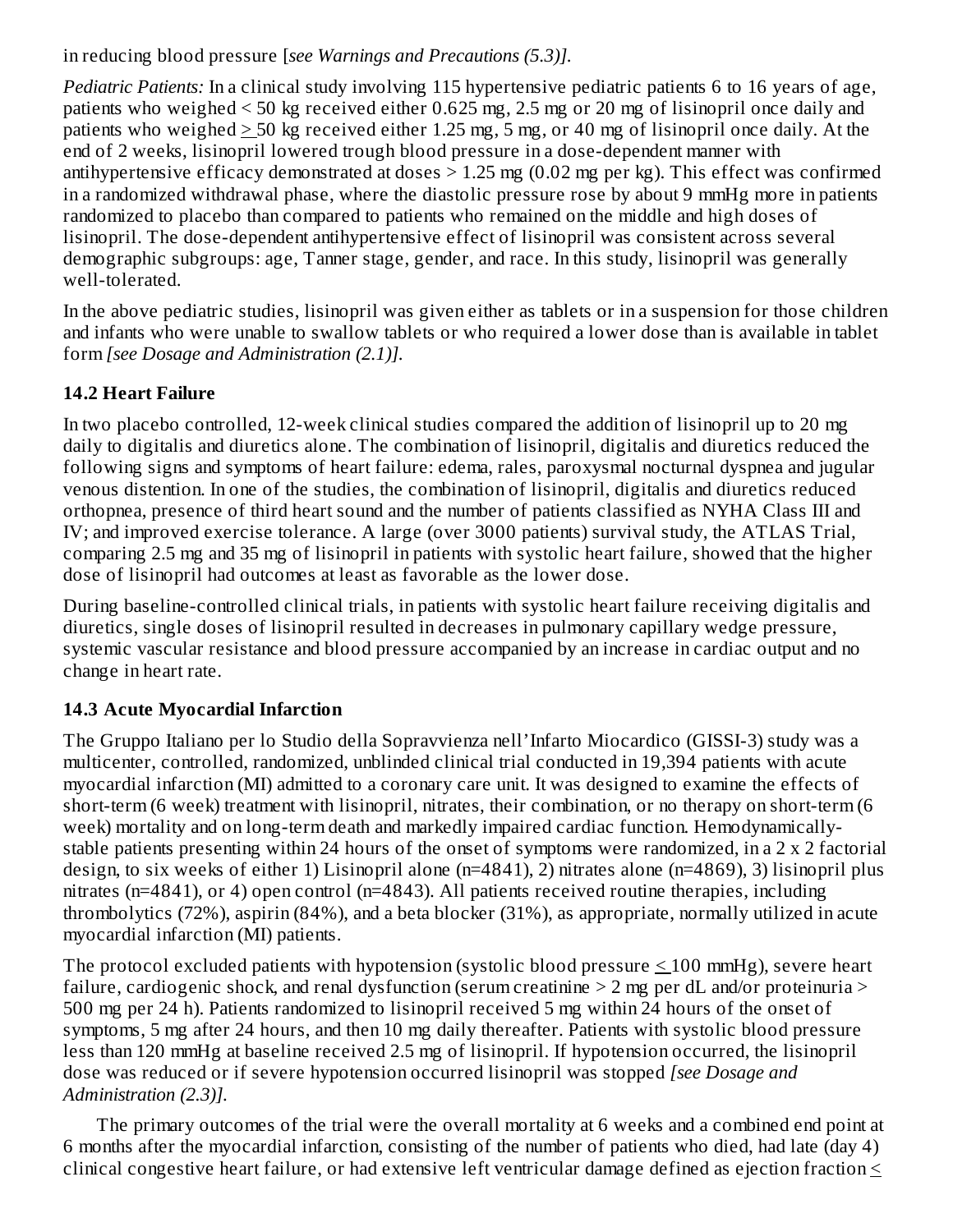35% or an akinetic-dyskinetic [A-D] score > 45%. Patients receiving lisinopril (n=9646), alone or with nitrates, had an 11% lower risk of death (p=0.04) compared to patients who did not receive lisinopril (n=9672) (6.4% vs. 7.2%, respectively) at six weeks. Although patients randomized to receive lisinopril for up to six weeks also fared numerically better on the combined end point at 6 months, the open nature of the assessment of heart failure, substantial loss to follow-up echocardiography, and substantial excess use of lisinopril between 6 weeks and 6 months in the group randomized to 6 weeks of lisinopril, preclude any conclusion about this end point.

Patients with acute myocardial infarction, treated with lisinopril, had a higher (9.0% versus 3.7%) incidence of persistent hypotension (systolic blood pressure < 90 mmHg for more than 1 hour) and renal dysfunction (2.4% versus 1.1%) in-hospital and at six weeks (increasing creatinine concentration to over 3 mg per dL or a doubling or more of the baseline serum creatinine concentration) *[see Adverse Reactions (6.1)].*

### **16 HOW SUPPLIED/STORAGE AND HANDLING**

**2.5 mg Tablets:** White, round, biconvex, bevel-edged tablets debossed with **'IG'** on one side and **"417"** on the other side are supplied in bottle of 30 tablets (NDC 31722-417-30), bottle of 100 tablets (NDC 31722-417-01), bottle of 500 tablets (NDC 31722-417-05) and 1000 tablets (NDC 31722-417-10).

**5 mg Tablets:** Red, round, biconvex, bevel-edged tablets debossed with **'I'** on the left side of functional score and **'G'** on the right side of functional score, and **"418"** on the other side are supplied in bottles of 30 tablets (NDC 31722-418-30), bottle of 100 tablets (NDC 31722-418-01), bottle of 500 tablets (NDC 31722-418-05) and 1000 tablets (NDC 31722-418-10).

**10 mg Tablets:** Red, round, biconvex, bevel-edged tablets debossed with **'IG'** on one side and **"419"** on the other side are supplied in bottles of 30 tablets (NDC 31722-419-30), bottle of 100 tablets (NDC 31722-419-01), bottle of 500 tablets (NDC 31722-419-05), and 1000 tablets (NDC 31722-419-10).

**20 mg Tablets:** Red, round, biconvex, bevel-edged tablets debossed with **'IG'** on one side and **"420"** on the other side are supplied in bottles of 30 tablets (NDC 31722-420-30), bottle of 100 tablets (NDC 31722-420-01), bottle of 500 tablets (NDC 31722-420-05) and 1000 tablets (NDC 31722-420-10).

**30 mg Tablets:** Red, round, biconvex, bevel-edged tablets debossed with **'IG'** on one side and **"421"** on the other side are supplied in bottles of 30 tablets (NDC 31722-421-30), bottle of 100 tablets (NDC 31722-421-01), bottle of 500 tablets (NDC 31722-421-05) and 1000 tablets (NDC 31722-421-10).

**40 mg Tablets:** Yellow, round, biconvex, bevel-edged tablets debossed with **'IG'** on one side and **"422"** on the other side are supplied in bottles of 30 tablets (NDC 31722-422-30), bottle of 90 tablets (NDC 31722-422-90), bottle of 100 tablets (NDC 31722-422-01), bottle of 500 tablets (NDC 31722- 422-05) and 1000 tablets (NDC 31722-422-10).

Store at 20° to 25ºC (68° to 77ºF) [see USP Controlled Room Temperature]. Protect from moisture, freezing and excessive heat. Dispense in a tight container.

# **17 PATIENT COUNSELING INFORMATION**

NOTE: This information is intended to aid in the safe and effective use of this medication. It is not a disclosure of all possible adverse or intended effects.

Pregnancy: Tell female patients of childbearing age about the consequences of exposure to lisinopril during pregnancy. Discuss treatment options with women planning to become pregnant. Tell patients to report pregnancies to their physicians as soon as possible.

Angioedema: Angioedema, including laryngeal edema may occur at any time during treatment with angiotensin converting enzyme inhibitors, including lisinopril. Tell patients to report immediately any signs or symptoms suggesting angioedema (swelling of face, extremities, eyes, lips, tongue, difficulty in swallowing or breathing) and to take no more drug until they have consulted with the prescribing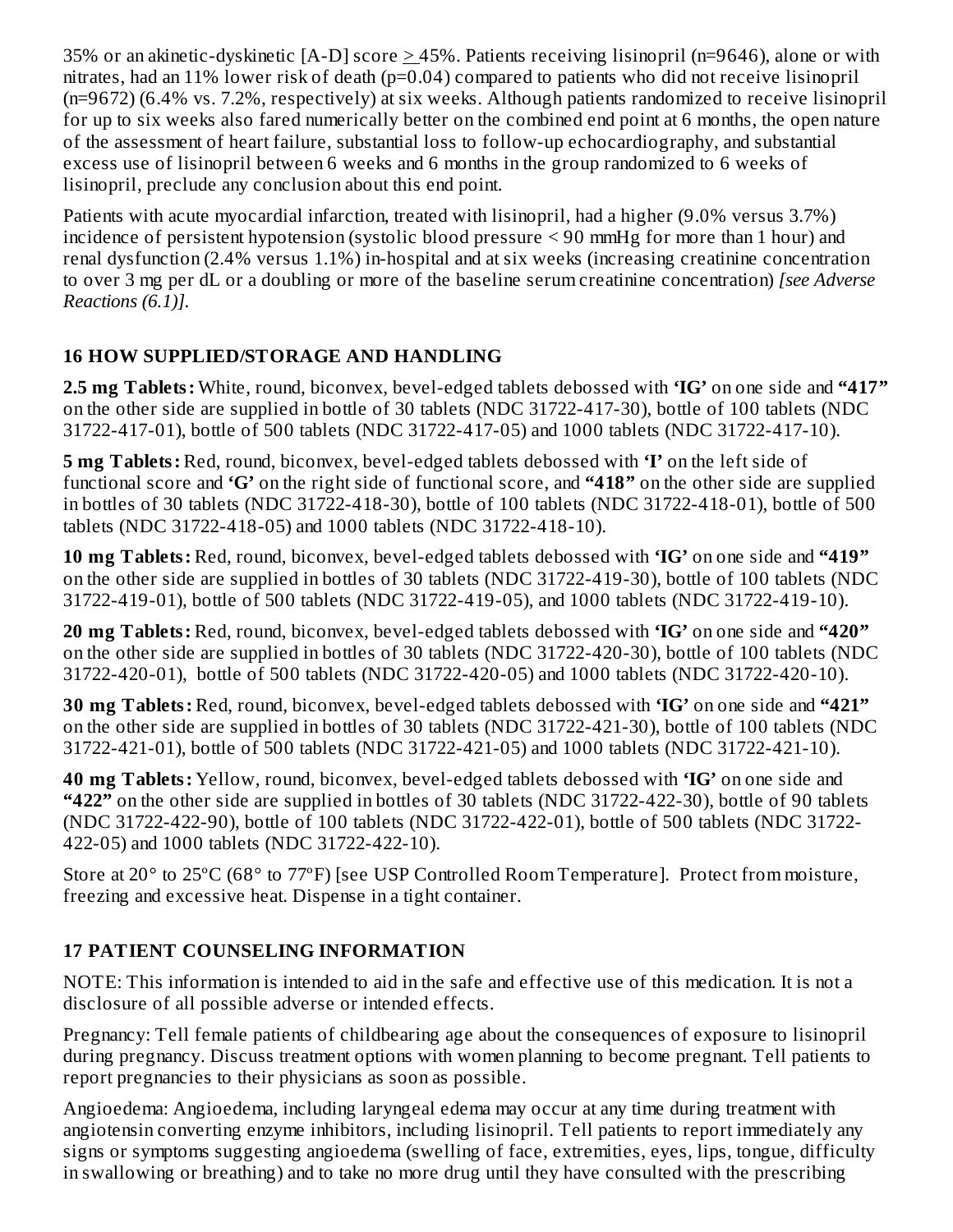physician.

Symptomatic Hypotension: Tell patients to report light-headedness especially during the first few days of therapy. If actual syncope occurs, tell the patient to discontinue the drug until they have consulted with the prescribing physician.

Tell patients that excessive perspiration and dehydration may lead to an excessive fall in blood pressure because of reduction in fluid volume. Other causes of volume depletion such as vomiting or diarrhea may also lead to a fall in blood pressure; advise patients accordingly.

Hyperkalemia**:** Tell patients not to use salt substitutes containing potassium without consulting their physician.

Hypoglycemia: Tell diabetic patients treated with oral antidiabetic agents or insulin starting an ACE inhibitor to monitor for hypoglycaemia closely, especially during the first month of combined use [*see Drug Interactions (7.2)].*

Leukopenia/Neutropenia: Tell patients to report promptly any indication of infection (eg, sore throat, fever), which may be a sign of leukopenia/neutropenia.

All brand names listed are the registered trademarks of their respective owners and are not trademarks of Camber Pharmaceuticals, Inc.

Manufactured for:

Camber Pharmaceuticals, Inc.

Piscataway, NJ 08854

Manufactured by:

InvaGen Pharmaceuticals, Inc.

Hauppauge, NY 11788

Rev: 04/15

Barcode: 422-04-2015

#### **PRINCIPAL DISPLAY PANEL - 2.5 mg BOTTLE LABEL**

NDC 31722-417-01

**LISINOPRIL TABLETS, USP**

2.5 mg

**Rx only**

100 Tablets

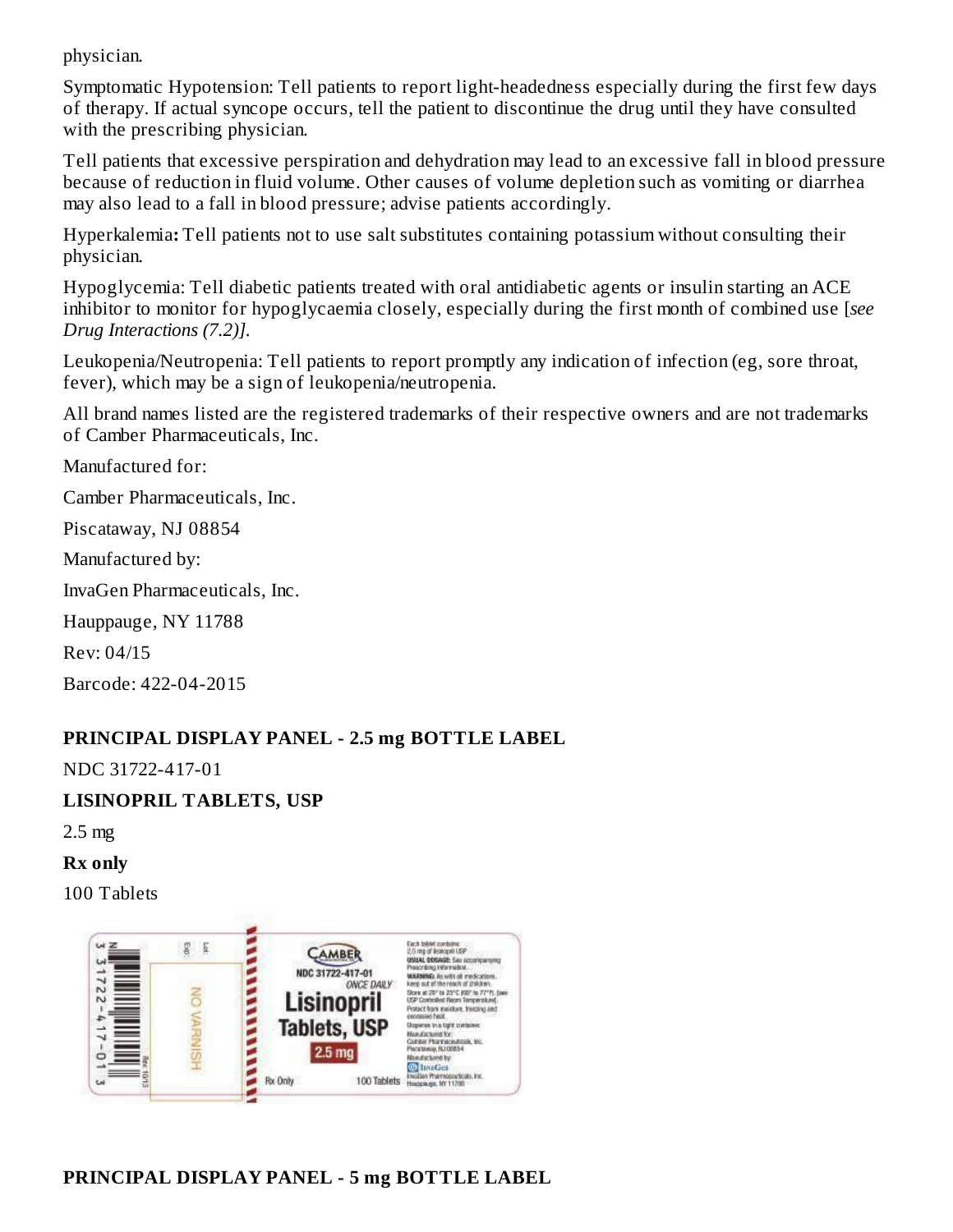#### NDC 31722-418-01

#### **LISINOPRIL TABLETS, USP**

5 mg

#### **Rx only**

100 Tablets



### **PRINCIPAL DISPLAY PANEL - 10 mg BOTTLE LABEL**

NDC 31722-419-01

#### **LISINOPRIL TABLETS, USP**

10 mg

#### **Rx only**

100 Tablets



### **PRINCIPAL DISPLAY PANEL - 20 mg BOTTLE LABEL**

NDC 31722-420-01

### **LISINOPRIL TABLETS, USP**

20 mg

**Rx only**

100 Tablets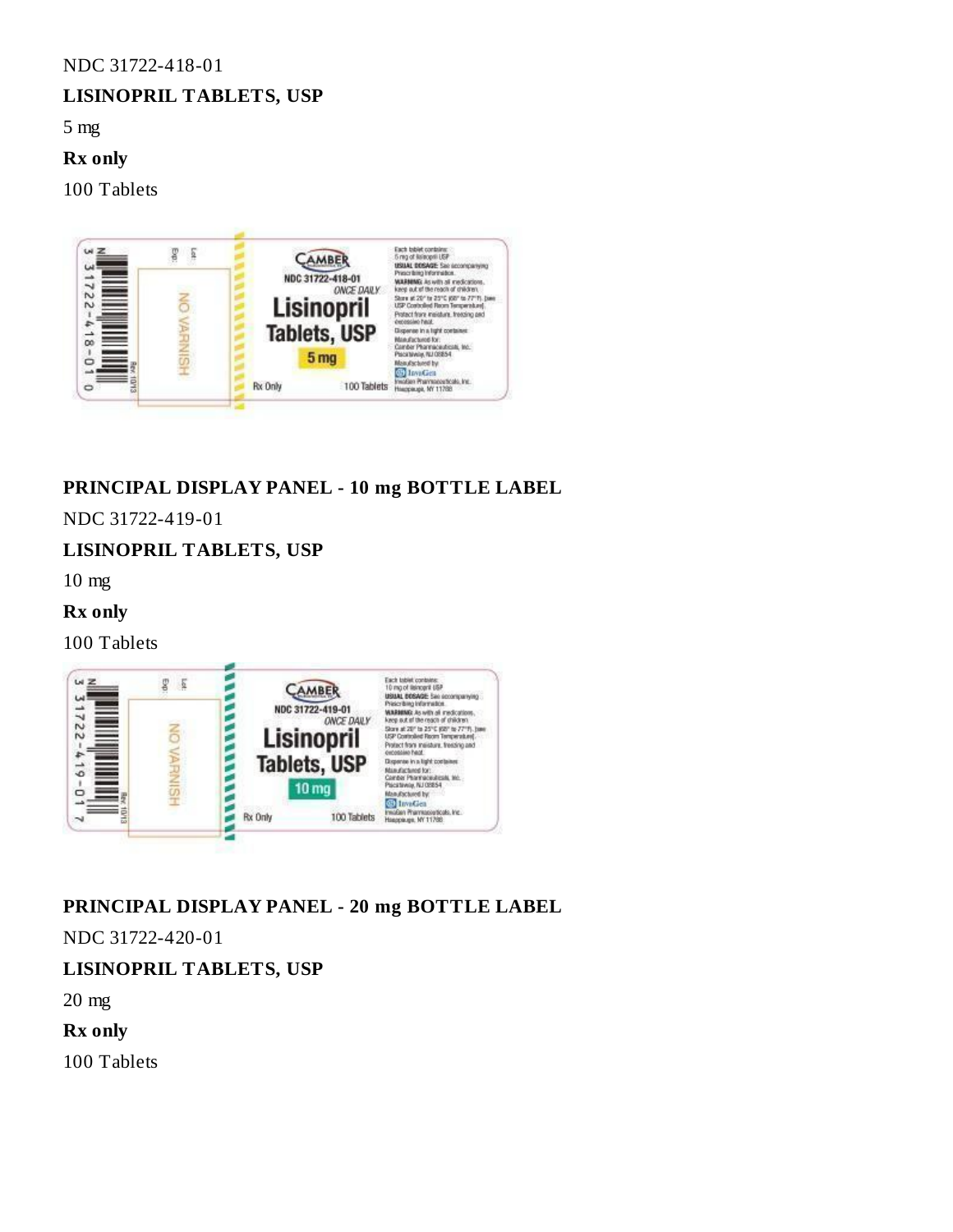

### **PRINCIPAL DISPLAY PANEL - 30 mg BOTTLE LABEL**

NDC 31722-421-01

#### **LISINOPRIL TABLETS, USP**

30 mg

**Rx only**

100 Tablets



# **PRINCIPAL DISPLAY PANEL - 40 mg BOTTLE LABEL**

NDC 31722-422-01

### **LISINOPRIL TABLETS, USP**

40 mg

**Rx only**

100 Tablets



**LISINOPRIL**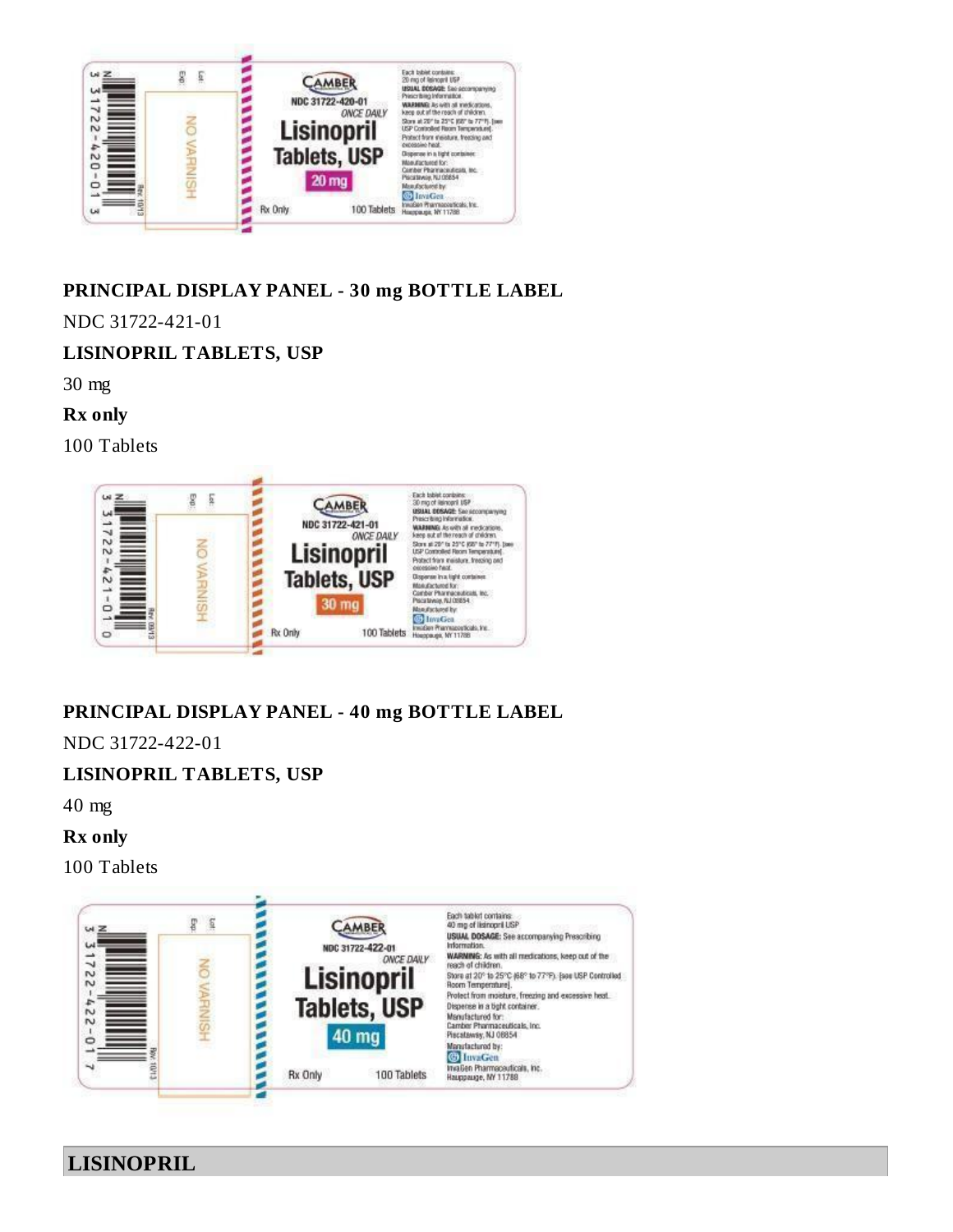| lisinopril tablet                                                      |              |                                                   |                                                     |                             |                   |                          |                           |  |
|------------------------------------------------------------------------|--------------|---------------------------------------------------|-----------------------------------------------------|-----------------------------|-------------------|--------------------------|---------------------------|--|
| <b>Product Information</b>                                             |              |                                                   |                                                     |                             |                   |                          |                           |  |
| Product Type                                                           |              | HUMAN PRESCRIPTION DRUG                           |                                                     | Item Code (Source)          |                   |                          | NDC:31722-417             |  |
| <b>Route of Administration</b>                                         |              | ORAL                                              |                                                     |                             |                   |                          |                           |  |
|                                                                        |              |                                                   |                                                     |                             |                   |                          |                           |  |
|                                                                        |              |                                                   |                                                     |                             |                   |                          |                           |  |
| <b>Active Ingredient/Active Moiety</b>                                 |              |                                                   |                                                     |                             |                   |                          |                           |  |
|                                                                        |              | <b>Ingredient Name</b>                            |                                                     |                             |                   | <b>Basis of Strength</b> | Strength                  |  |
| LISINOPRIL (UNII: E7199S1YWR) (LISINOPRIL ANHYDROUS - UNII:7Q3P4BS2FD) |              |                                                   |                                                     |                             | <b>LISINOPRIL</b> |                          | $2.5$ mg                  |  |
|                                                                        |              |                                                   |                                                     |                             |                   |                          |                           |  |
| <b>Inactive Ingredients</b>                                            |              |                                                   |                                                     |                             |                   |                          |                           |  |
|                                                                        |              | <b>Ingredient Name</b>                            |                                                     |                             |                   |                          | Strength                  |  |
| LACTOSE MONOHYDRATE (UNII: EWQ57Q8I5X)                                 |              |                                                   |                                                     |                             |                   |                          |                           |  |
| STARCH, CORN (UNII: O8232NY3SJ)                                        |              |                                                   |                                                     |                             |                   |                          |                           |  |
| <b>COLLOIDAL SILICON DIOXIDE (UNII: ETJ7Z6XBU4)</b>                    |              |                                                   |                                                     |                             |                   |                          |                           |  |
| MAGNESIUM STEARATE (UNII: 70097M6I30)                                  |              |                                                   |                                                     |                             |                   |                          |                           |  |
|                                                                        |              |                                                   |                                                     |                             |                   |                          |                           |  |
| <b>Product Characteristics</b>                                         |              |                                                   |                                                     |                             |                   |                          |                           |  |
| Color                                                                  | <b>WHITE</b> |                                                   | <b>Score</b>                                        |                             |                   | no score                 |                           |  |
| <b>Shape</b>                                                           | <b>ROUND</b> |                                                   | <b>Size</b>                                         |                             |                   | 5mm                      |                           |  |
| Flavor                                                                 |              |                                                   | <b>Imprint Code</b>                                 |                             |                   | IG;417                   |                           |  |
| <b>Contains</b>                                                        |              |                                                   |                                                     |                             |                   |                          |                           |  |
|                                                                        |              |                                                   |                                                     |                             |                   |                          |                           |  |
| Packaging                                                              |              |                                                   |                                                     |                             |                   |                          |                           |  |
| <b>Item Code</b><br>#                                                  |              | <b>Package Description</b>                        |                                                     | <b>Marketing Start Date</b> |                   |                          | <b>Marketing End Date</b> |  |
| 1 NDC:31722-417-30                                                     |              | 30 in 1 BOTTLE; Type 0: Not a Combination Product |                                                     |                             |                   |                          |                           |  |
| 2   NDC:31722-417-01                                                   |              |                                                   | 100 in 1 BOTTLE; Type 0: Not a Combination Product  |                             |                   |                          |                           |  |
| 3 NDC:31722-417-05 500 in 1 BOTTLE; Type 0: Not a Combination Product  |              |                                                   |                                                     |                             |                   |                          |                           |  |
| 4 NDC:31722-417-10                                                     |              |                                                   | 1000 in 1 BOTTLE; Type 0: Not a Combination Product |                             |                   |                          |                           |  |
|                                                                        |              |                                                   |                                                     |                             |                   |                          |                           |  |
|                                                                        |              |                                                   |                                                     |                             |                   |                          |                           |  |
| <b>Marketing Information</b>                                           |              |                                                   |                                                     |                             |                   |                          |                           |  |
| <b>Marketing Category</b>                                              |              |                                                   | <b>Application Number or Monograph Citation</b>     | <b>Marketing Start Date</b> |                   |                          | <b>Marketing End Date</b> |  |
|                                                                        |              |                                                   |                                                     | 11/15/2013                  |                   |                          |                           |  |
| <b>ANDA</b>                                                            | ANDA203508   |                                                   |                                                     |                             |                   |                          |                           |  |
|                                                                        |              |                                                   |                                                     |                             |                   |                          |                           |  |
|                                                                        |              |                                                   |                                                     |                             |                   |                          |                           |  |

lisinopril tablet

| <b>Product Information</b> |                         |                    |               |
|----------------------------|-------------------------|--------------------|---------------|
| Product Type               | HUMAN PRESCRIPTION DRUG | Item Code (Source) | NDC:31722-418 |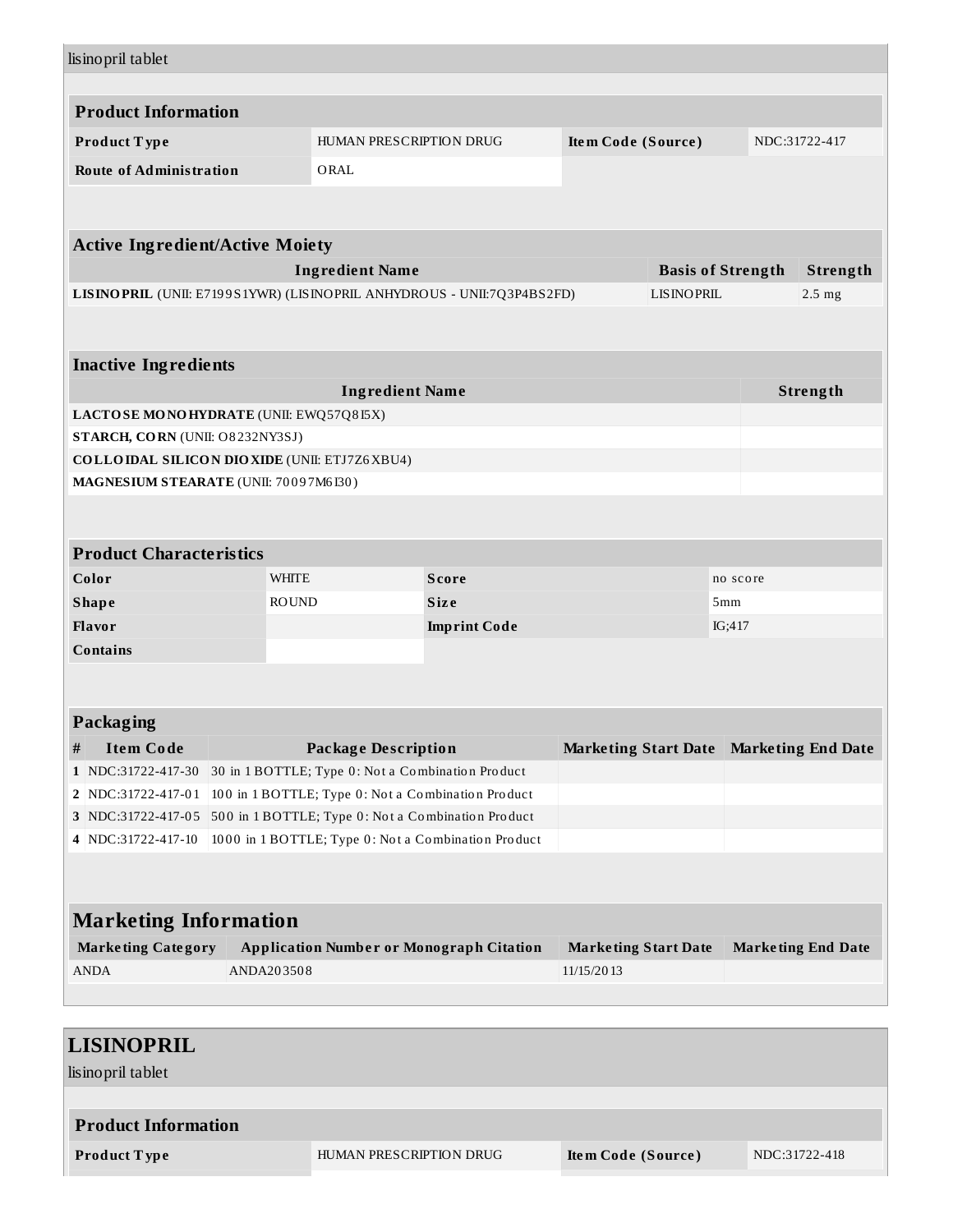| <b>Route of Administration</b>         | ORAL                                                                     |                     |                             |                          |                           |
|----------------------------------------|--------------------------------------------------------------------------|---------------------|-----------------------------|--------------------------|---------------------------|
|                                        |                                                                          |                     |                             |                          |                           |
|                                        |                                                                          |                     |                             |                          |                           |
| <b>Active Ingredient/Active Moiety</b> |                                                                          |                     |                             |                          |                           |
|                                        | <b>Ingredient Name</b>                                                   |                     |                             | <b>Basis of Strength</b> | Strength                  |
|                                        | LISINO PRIL (UNII: E7199S1YWR) (LISINO PRIL ANHYDROUS - UNII:7Q3P4BS2FD) |                     | <b>LISINOPRIL</b>           |                          | 5 <sub>mg</sub>           |
|                                        |                                                                          |                     |                             |                          |                           |
| <b>Inactive Ingredients</b>            |                                                                          |                     |                             |                          |                           |
|                                        | <b>Ingredient Name</b>                                                   |                     |                             |                          | Strength                  |
| LACTOSE MONOHYDRATE (UNII: EWQ57Q8I5X) |                                                                          |                     |                             |                          |                           |
| STARCH, CORN (UNII: O8232NY3SJ)        |                                                                          |                     |                             |                          |                           |
|                                        | <b>COLLOIDAL SILICON DIOXIDE (UNII: ETJ7Z6XBU4)</b>                      |                     |                             |                          |                           |
| MAGNESIUM STEARATE (UNII: 70097M6I30)  |                                                                          |                     |                             |                          |                           |
| FERRIC OXIDE RED (UNII: 1K09F3G675)    |                                                                          |                     |                             |                          |                           |
|                                        |                                                                          |                     |                             |                          |                           |
| <b>Product Characteristics</b>         |                                                                          |                     |                             |                          |                           |
| Color                                  | red                                                                      | <b>Score</b>        |                             | 2 pieces                 |                           |
| <b>Shape</b>                           | <b>ROUND</b>                                                             | <b>Size</b>         |                             | 5mm                      |                           |
| <b>Flavor</b>                          |                                                                          | <b>Imprint Code</b> |                             | I; $G$ ; $418$           |                           |
| <b>Contains</b>                        |                                                                          |                     |                             |                          |                           |
|                                        |                                                                          |                     |                             |                          |                           |
|                                        |                                                                          |                     |                             |                          |                           |
| <b>Packaging</b>                       |                                                                          |                     |                             |                          |                           |
| <b>Item Code</b><br>#                  | <b>Package Description</b>                                               |                     | <b>Marketing Start Date</b> |                          | <b>Marketing End Date</b> |
|                                        | 1 NDC:31722-418-30 30 in 1 BOTTLE; Type 0: Not a Combination Product     |                     |                             |                          |                           |
|                                        | 2 NDC:31722-418-01 100 in 1 BOTTLE; Type 0: Not a Combination Product    |                     |                             |                          |                           |
|                                        | 3 NDC:31722-418-05 500 in 1 BOTTLE; Type 0: Not a Combination Product    |                     |                             |                          |                           |
|                                        | 4 NDC:31722-418-10 1000 in 1 BOTTLE; Type 0: Not a Combination Product   |                     |                             |                          |                           |
|                                        |                                                                          |                     |                             |                          |                           |
|                                        |                                                                          |                     |                             |                          |                           |
| <b>Marketing Information</b>           |                                                                          |                     |                             |                          |                           |
| <b>Marketing Category</b>              | <b>Application Number or Monograph Citation</b>                          |                     | <b>Marketing Start Date</b> |                          | <b>Marketing End Date</b> |
| <b>ANDA</b>                            | ANDA203508                                                               |                     | 11/15/2013                  |                          |                           |
|                                        |                                                                          |                     |                             |                          |                           |
|                                        |                                                                          |                     |                             |                          |                           |

| <b>LISINOPRIL</b>                      |                         |                    |               |
|----------------------------------------|-------------------------|--------------------|---------------|
| lisinopril tablet                      |                         |                    |               |
|                                        |                         |                    |               |
| <b>Product Information</b>             |                         |                    |               |
| <b>Product Type</b>                    | HUMAN PRESCRIPTION DRUG | Item Code (Source) | NDC:31722-419 |
| <b>Route of Administration</b>         | ORAL                    |                    |               |
|                                        |                         |                    |               |
|                                        |                         |                    |               |
| <b>Active Ingredient/Active Moiety</b> |                         |                    |               |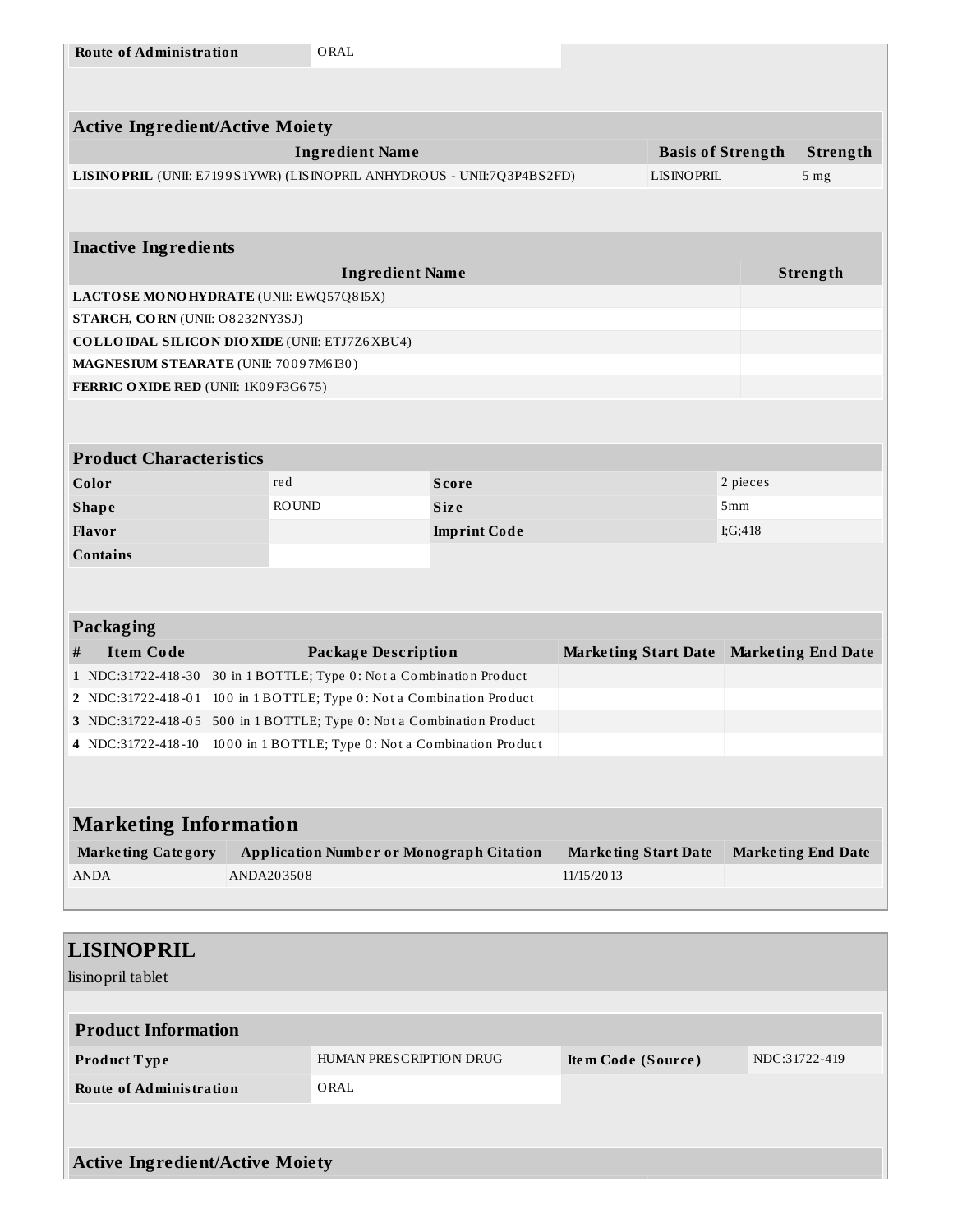|   |                                                                       |              | <b>Ingredient Name</b>                            |                                                                        |                             | <b>Basis of Strength</b> |          | Strength                  |
|---|-----------------------------------------------------------------------|--------------|---------------------------------------------------|------------------------------------------------------------------------|-----------------------------|--------------------------|----------|---------------------------|
|   |                                                                       |              |                                                   | LISINOPRIL (UNII: E7199S1YWR) (LISINOPRIL ANHYDROUS - UNII:7Q3P4BS2FD) |                             | <b>LISINOPRIL</b>        |          | $10$ mg                   |
|   |                                                                       |              |                                                   |                                                                        |                             |                          |          |                           |
|   | <b>Inactive Ingredients</b>                                           |              |                                                   |                                                                        |                             |                          |          |                           |
|   |                                                                       |              | <b>Ingredient Name</b>                            |                                                                        |                             |                          |          | Strength                  |
|   | LACTOSE MONOHYDRATE (UNII: EWQ57Q8I5X)                                |              |                                                   |                                                                        |                             |                          |          |                           |
|   | STARCH, CORN (UNII: O8232NY3SJ)                                       |              |                                                   |                                                                        |                             |                          |          |                           |
|   | <b>COLLOIDAL SILICON DIOXIDE (UNII: ETJ7Z6XBU4)</b>                   |              |                                                   |                                                                        |                             |                          |          |                           |
|   | MAGNESIUM STEARATE (UNII: 70097M6I30)                                 |              |                                                   |                                                                        |                             |                          |          |                           |
|   | FERRIC OXIDE RED (UNII: 1K09F3G675)                                   |              |                                                   |                                                                        |                             |                          |          |                           |
|   |                                                                       |              |                                                   |                                                                        |                             |                          |          |                           |
|   |                                                                       |              |                                                   |                                                                        |                             |                          |          |                           |
|   | <b>Product Characteristics</b>                                        |              |                                                   |                                                                        |                             |                          |          |                           |
|   | Color                                                                 | red          |                                                   | <b>Score</b>                                                           |                             |                          | no score |                           |
|   | <b>Shape</b>                                                          | <b>ROUND</b> |                                                   | <b>Size</b>                                                            |                             |                          | 6mm      |                           |
|   | Flavor                                                                |              |                                                   | <b>Imprint Code</b>                                                    |                             |                          | IG;419   |                           |
|   | <b>Contains</b>                                                       |              |                                                   |                                                                        |                             |                          |          |                           |
|   |                                                                       |              |                                                   |                                                                        |                             |                          |          |                           |
|   |                                                                       |              |                                                   |                                                                        |                             |                          |          |                           |
|   | <b>Packaging</b>                                                      |              |                                                   |                                                                        |                             |                          |          |                           |
| # | <b>Item Code</b>                                                      |              | <b>Package Description</b>                        |                                                                        | <b>Marketing Start Date</b> |                          |          | <b>Marketing End Date</b> |
|   | 1 NDC:31722-419-30                                                    |              | 30 in 1 BOTTLE; Type 0: Not a Combination Product |                                                                        |                             |                          |          |                           |
|   | 2   NDC:31722-419-01                                                  |              |                                                   | 100 in 1 BOTTLE; Type 0: Not a Combination Product                     |                             |                          |          |                           |
|   | 3 NDC:31722-419-05 500 in 1 BOTTLE; Type 0: Not a Combination Product |              |                                                   |                                                                        |                             |                          |          |                           |
|   | 4 NDC:31722-419-10                                                    |              |                                                   | 1000 in 1 BOTTLE; Type 0: Not a Combination Product                    |                             |                          |          |                           |
|   |                                                                       |              |                                                   |                                                                        |                             |                          |          |                           |
|   |                                                                       |              |                                                   |                                                                        |                             |                          |          |                           |
|   | <b>Marketing Information</b>                                          |              |                                                   |                                                                        |                             |                          |          |                           |
|   | <b>Marketing Category</b>                                             |              |                                                   | <b>Application Number or Monograph Citation</b>                        | <b>Marketing Start Date</b> |                          |          | <b>Marketing End Date</b> |
|   | <b>ANDA</b>                                                           | ANDA203508   |                                                   |                                                                        | 11/15/2013                  |                          |          |                           |
|   |                                                                       |              |                                                   |                                                                        |                             |                          |          |                           |
|   |                                                                       |              |                                                   |                                                                        |                             |                          |          |                           |
|   | <b>LISINOPRIL</b>                                                     |              |                                                   |                                                                        |                             |                          |          |                           |
|   | lisinopril tablet                                                     |              |                                                   |                                                                        |                             |                          |          |                           |
|   |                                                                       |              |                                                   |                                                                        |                             |                          |          |                           |
|   | <b>Product Information</b>                                            |              |                                                   |                                                                        |                             |                          |          |                           |
|   | Product Type                                                          |              | HUMAN PRESCRIPTION DRUG                           |                                                                        | Item Code (Source)          |                          |          | NDC:31722-420             |
|   |                                                                       |              |                                                   |                                                                        |                             |                          |          |                           |
|   | <b>Route of Administration</b>                                        |              | ORAL                                              |                                                                        |                             |                          |          |                           |
|   |                                                                       |              |                                                   |                                                                        |                             |                          |          |                           |
|   |                                                                       |              |                                                   |                                                                        |                             |                          |          |                           |

| <b>Active Ingredient/Active Moiety</b>                                 |                          |                 |
|------------------------------------------------------------------------|--------------------------|-----------------|
| Ingredient Name                                                        | <b>Basis of Strength</b> | — Strength      |
| LISINOPRIL (UNII: E7199S1YWR) (LISINOPRIL ANHYDROUS - UNII:7Q3P4BS2FD) | LISINOPRIL               | $20 \text{ mg}$ |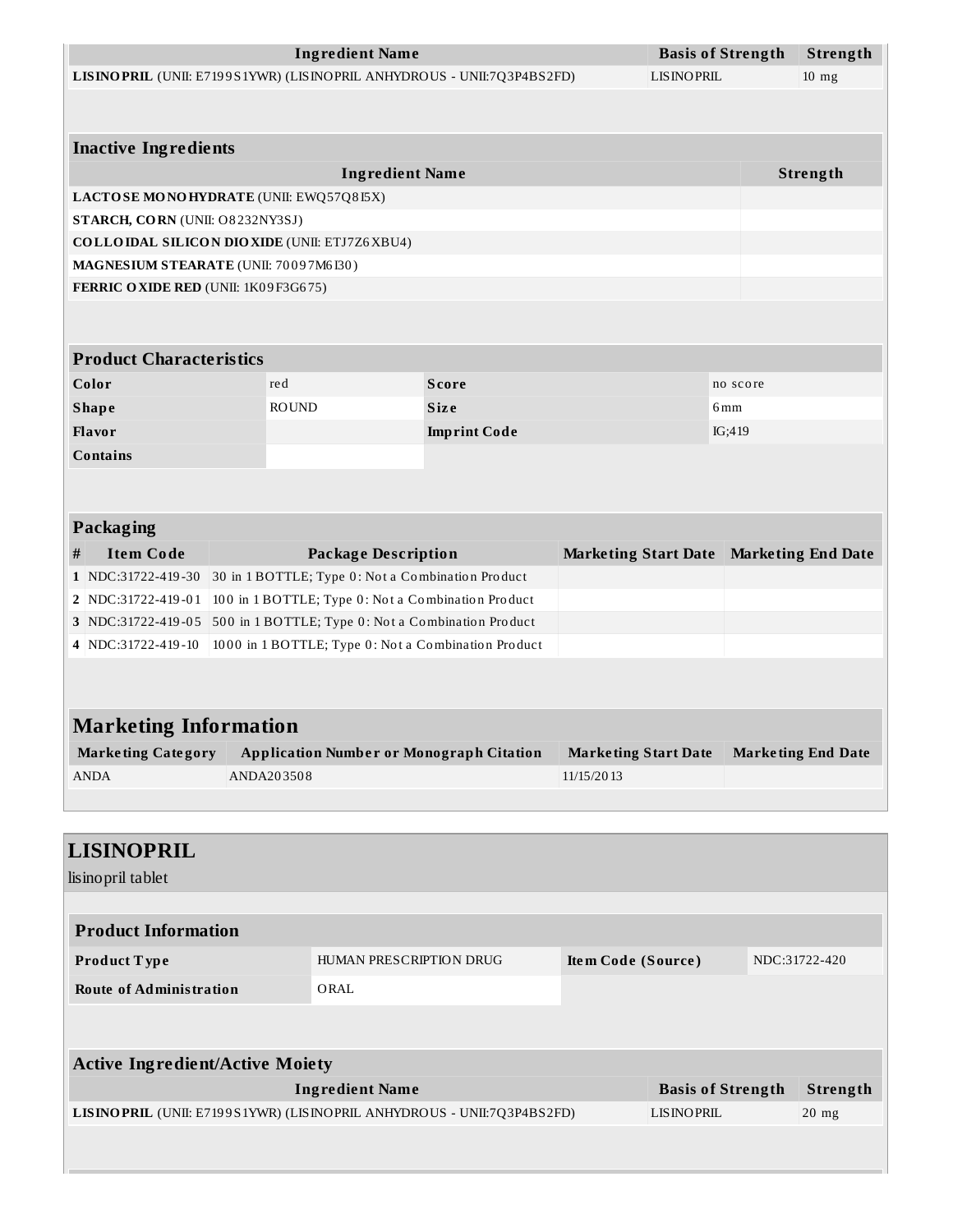|   | <b>Inactive Ingredients</b>           |                                                     |                     |                             |                                           |  |
|---|---------------------------------------|-----------------------------------------------------|---------------------|-----------------------------|-------------------------------------------|--|
|   |                                       | <b>Ingredient Name</b>                              |                     |                             | Strength                                  |  |
|   |                                       | LACTOSE MONOHYDRATE (UNII: EWQ57Q8I5X)              |                     |                             |                                           |  |
|   | STARCH, CORN (UNII: O8232NY3SJ)       |                                                     |                     |                             |                                           |  |
|   |                                       | <b>COLLOIDAL SILICON DIOXIDE (UNII: ETJ7Z6XBU4)</b> |                     |                             |                                           |  |
|   | MAGNESIUM STEARATE (UNII: 70097M6I30) |                                                     |                     |                             |                                           |  |
|   | FERRIC OXIDE RED (UNII: 1K09F3G675)   |                                                     |                     |                             |                                           |  |
|   |                                       |                                                     |                     |                             |                                           |  |
|   |                                       |                                                     |                     |                             |                                           |  |
|   | <b>Product Characteristics</b>        |                                                     |                     |                             |                                           |  |
|   | Color                                 | red                                                 | <b>Score</b>        |                             | no score                                  |  |
|   | <b>Shape</b>                          | <b>ROUND</b>                                        | <b>Size</b>         |                             | 8 <sub>mm</sub>                           |  |
|   | Flavor                                |                                                     | <b>Imprint Code</b> |                             | IG;420                                    |  |
|   | <b>Contains</b>                       |                                                     |                     |                             |                                           |  |
|   |                                       |                                                     |                     |                             |                                           |  |
|   |                                       |                                                     |                     |                             |                                           |  |
|   | Packaging                             |                                                     |                     |                             |                                           |  |
| # | <b>Item Code</b>                      | <b>Package Description</b>                          |                     |                             | Marketing Start Date   Marketing End Date |  |
|   | 1 NDC:31722-420-30                    | 30 in 1 BOTTLE; Type 0: Not a Combination Product   |                     |                             |                                           |  |
|   | 2 NDC:31722-420-01                    | 100 in 1 BOTTLE; Type 0: Not a Combination Product  |                     |                             |                                           |  |
|   | 3 NDC:31722-420-05                    | 500 in 1 BOTTLE; Type 0: Not a Combination Product  |                     |                             |                                           |  |
|   | 4 NDC:31722-420-10                    | 1000 in 1 BOTTLE; Type 0: Not a Combination Product |                     |                             |                                           |  |
|   |                                       |                                                     |                     |                             |                                           |  |
|   |                                       |                                                     |                     |                             |                                           |  |
|   | <b>Marketing Information</b>          |                                                     |                     |                             |                                           |  |
|   | <b>Marketing Category</b>             | <b>Application Number or Monograph Citation</b>     |                     | <b>Marketing Start Date</b> | <b>Marketing End Date</b>                 |  |

| Marketing Category | Application Number or Monograph Citation | Marketing Start Date Marketing End Date |  |
|--------------------|------------------------------------------|-----------------------------------------|--|
| ANDA               | ANDA203508                               | 11/15/2013                              |  |

| <b>LISINOPRIL</b>                      |                                                                        |                    |                          |  |               |
|----------------------------------------|------------------------------------------------------------------------|--------------------|--------------------------|--|---------------|
| lisinopril tablet                      |                                                                        |                    |                          |  |               |
|                                        |                                                                        |                    |                          |  |               |
| <b>Product Information</b>             |                                                                        |                    |                          |  |               |
| Product Type                           | HUMAN PRESCRIPTION DRUG                                                | Item Code (Source) |                          |  | NDC:31722-421 |
| <b>Route of Administration</b>         | ORAL                                                                   |                    |                          |  |               |
|                                        |                                                                        |                    |                          |  |               |
|                                        |                                                                        |                    |                          |  |               |
| <b>Active Ingredient/Active Moiety</b> |                                                                        |                    |                          |  |               |
|                                        | <b>Ingredient Name</b>                                                 |                    | <b>Basis of Strength</b> |  | Strength      |
|                                        | LISINOPRIL (UNII: E7199S1YWR) (LISINOPRIL ANHYDROUS - UNII:7Q3P4BS2FD) |                    | LISINOPRIL               |  | $30$ mg       |
|                                        |                                                                        |                    |                          |  |               |
| <b>Inactive Ingredients</b>            |                                                                        |                    |                          |  |               |
|                                        |                                                                        |                    |                          |  |               |
|                                        | <b>Ingredient Name</b>                                                 |                    |                          |  | Strength      |
| LACTOSE MONOHYDRATE (UNII: EWQ57Q8I5X) |                                                                        |                    |                          |  |               |
| STARCH, CORN (UNII: O8232NY3SJ)        |                                                                        |                    |                          |  |               |
|                                        |                                                                        |                    |                          |  |               |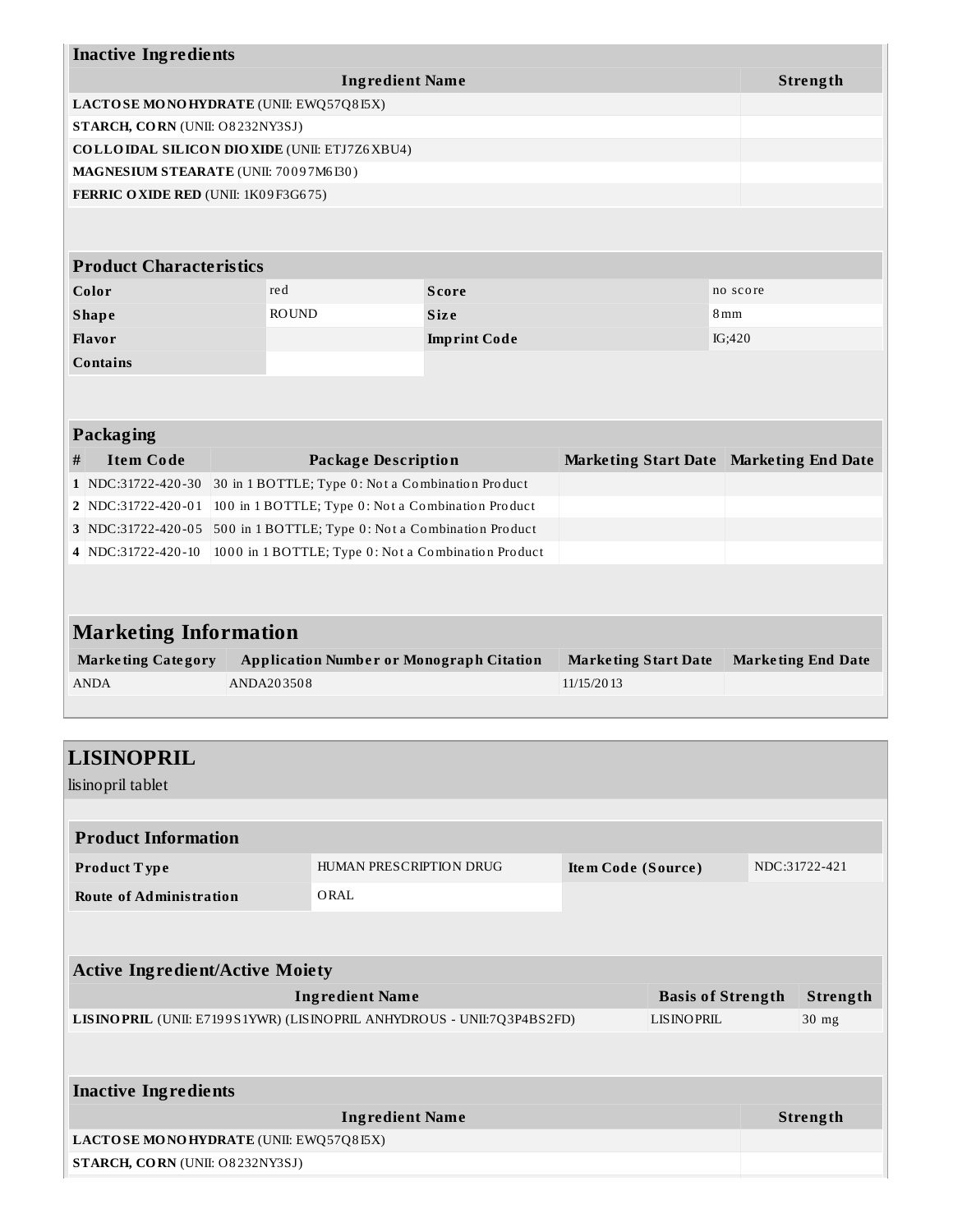|                                        |            | <b>COLLOIDAL SILICON DIOXIDE (UNII: ETJ7Z6XBU4)</b>                    |                     |                             |                          |                    |                           |
|----------------------------------------|------------|------------------------------------------------------------------------|---------------------|-----------------------------|--------------------------|--------------------|---------------------------|
| MAGNESIUM STEARATE (UNII: 70097M6I30)  |            |                                                                        |                     |                             |                          |                    |                           |
| FERRIC OXIDE RED (UNII: 1K09F3G675)    |            |                                                                        |                     |                             |                          |                    |                           |
|                                        |            |                                                                        |                     |                             |                          |                    |                           |
|                                        |            |                                                                        |                     |                             |                          |                    |                           |
| <b>Product Characteristics</b>         |            |                                                                        |                     |                             |                          |                    |                           |
| Color                                  |            | red                                                                    | <b>Score</b>        |                             |                          | no score           |                           |
| <b>Shape</b>                           |            | <b>ROUND</b>                                                           | <b>Size</b>         |                             |                          | $10 \,\mathrm{mm}$ |                           |
| Flavor                                 |            |                                                                        | <b>Imprint Code</b> |                             |                          | IG;421             |                           |
| <b>Contains</b>                        |            |                                                                        |                     |                             |                          |                    |                           |
|                                        |            |                                                                        |                     |                             |                          |                    |                           |
|                                        |            |                                                                        |                     |                             |                          |                    |                           |
| <b>Packaging</b>                       |            |                                                                        |                     |                             |                          |                    |                           |
| <b>Item Code</b><br>#                  |            | <b>Package Description</b>                                             |                     | <b>Marketing Start Date</b> |                          |                    | <b>Marketing End Date</b> |
| 1 NDC:31722-421-30                     |            | 30 in 1 BOTTLE; Type 0: Not a Combination Product                      |                     |                             |                          |                    |                           |
| 2 NDC:31722-421-01                     |            | 100 in 1 BOTTLE; Type 0: Not a Combination Product                     |                     |                             |                          |                    |                           |
|                                        |            | 3 NDC:31722-421-05 500 in 1 BOTTLE; Type 0: Not a Combination Product  |                     |                             |                          |                    |                           |
| 4 NDC:31722-421-10                     |            | 1000 in 1 BOTTLE; Type 0: Not a Combination Product                    |                     |                             |                          |                    |                           |
|                                        |            |                                                                        |                     |                             |                          |                    |                           |
|                                        |            |                                                                        |                     |                             |                          |                    |                           |
|                                        |            |                                                                        |                     |                             |                          |                    |                           |
| <b>Marketing Information</b>           |            |                                                                        |                     |                             |                          |                    |                           |
| <b>Marketing Category</b>              |            | <b>Application Number or Monograph Citation</b>                        |                     | <b>Marketing Start Date</b> |                          |                    | <b>Marketing End Date</b> |
| <b>ANDA</b>                            | ANDA203508 |                                                                        |                     | 11/15/2013                  |                          |                    |                           |
|                                        |            |                                                                        |                     |                             |                          |                    |                           |
|                                        |            |                                                                        |                     |                             |                          |                    |                           |
|                                        |            |                                                                        |                     |                             |                          |                    |                           |
|                                        |            |                                                                        |                     |                             |                          |                    |                           |
| <b>LISINOPRIL</b>                      |            |                                                                        |                     |                             |                          |                    |                           |
| lisinopril tablet                      |            |                                                                        |                     |                             |                          |                    |                           |
|                                        |            |                                                                        |                     |                             |                          |                    |                           |
| <b>Product Information</b>             |            |                                                                        |                     |                             |                          |                    |                           |
| Product Type                           |            | HUMAN PRESCRIPTION DRUG                                                |                     | Item Code (Source)          |                          |                    | NDC:31722-422             |
|                                        |            |                                                                        |                     |                             |                          |                    |                           |
| <b>Route of Administration</b>         |            | ORAL                                                                   |                     |                             |                          |                    |                           |
|                                        |            |                                                                        |                     |                             |                          |                    |                           |
|                                        |            |                                                                        |                     |                             |                          |                    |                           |
| <b>Active Ingredient/Active Moiety</b> |            |                                                                        |                     |                             |                          |                    |                           |
|                                        |            | <b>Ingredient Name</b>                                                 |                     |                             | <b>Basis of Strength</b> |                    | Strength                  |
|                                        |            | LISINOPRIL (UNII: E7199S1YWR) (LISINOPRIL ANHYDROUS - UNII:7Q3P4BS2FD) |                     |                             | <b>LISINOPRIL</b>        |                    | 40 mg                     |
|                                        |            |                                                                        |                     |                             |                          |                    |                           |
|                                        |            |                                                                        |                     |                             |                          |                    |                           |
| <b>Inactive Ingredients</b>            |            |                                                                        |                     |                             |                          |                    |                           |
|                                        |            | <b>Ingredient Name</b>                                                 |                     |                             |                          |                    | Strength                  |
| LACTOSE MONOHYDRATE (UNII: EWQ57Q8I5X) |            |                                                                        |                     |                             |                          |                    |                           |
| STARCH, CORN (UNII: O8232NY3SJ)        |            |                                                                        |                     |                             |                          |                    |                           |
|                                        |            | <b>COLLOIDAL SILICON DIOXIDE (UNII: ETJ7Z6XBU4)</b>                    |                     |                             |                          |                    |                           |
| MAGNESIUM STEARATE (UNII: 70097M6I30)  |            |                                                                        |                     |                             |                          |                    |                           |
| FERRIC OXIDE YELLOW (UNII: EX438O2MRT) |            |                                                                        |                     |                             |                          |                    |                           |
|                                        |            |                                                                        |                     |                             |                          |                    |                           |